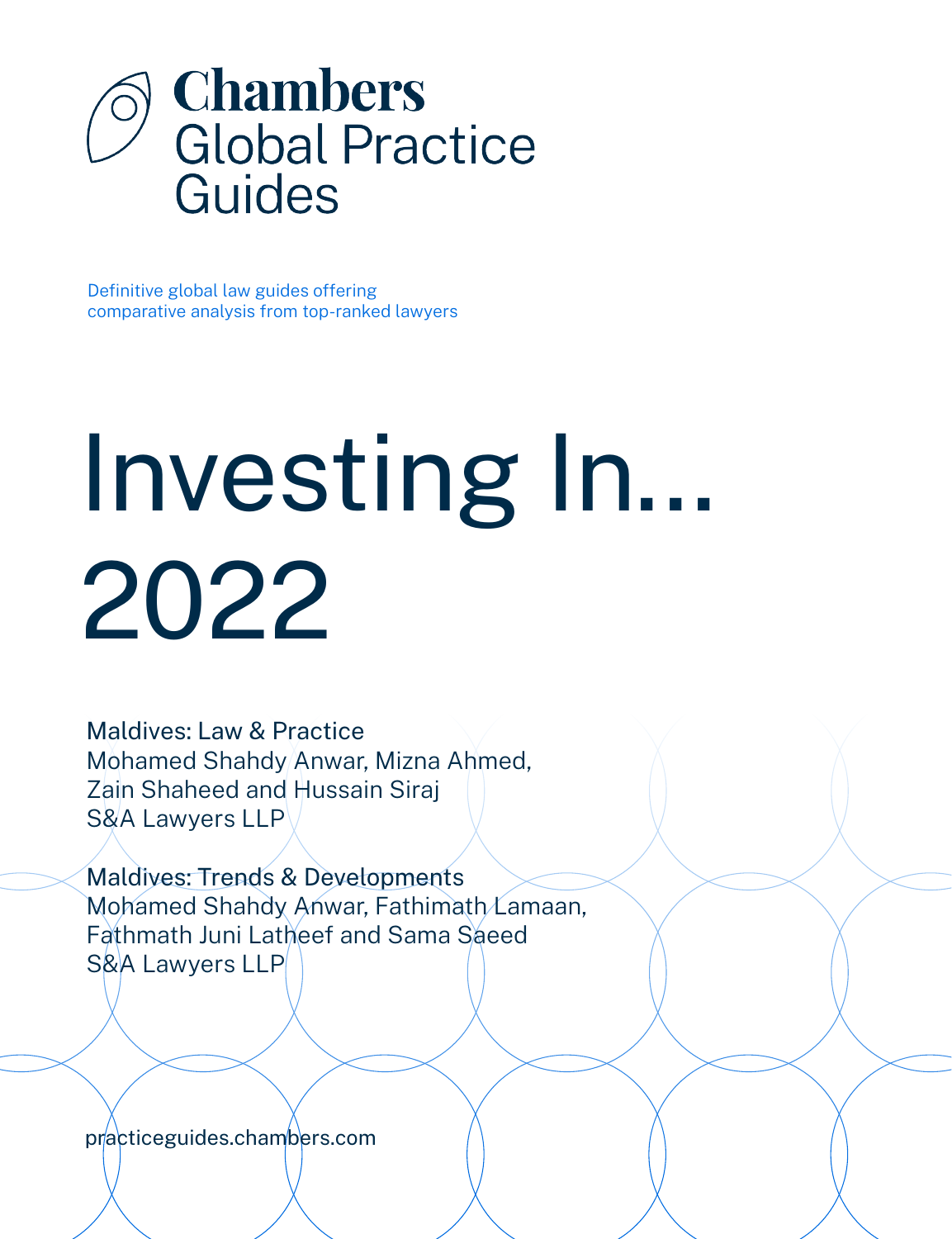## MALDIVES

## Law and Practice

*Contributed by: Mohamed Shahdy Anwar, Mizna Ahmed, Zain Shaheed and Hussain Siraj S&A Lawyers LLP [see p.14](#page-13-0)*



### **CONTENTS**

|     | 1. Legal System and Regulatory                              |     |
|-----|-------------------------------------------------------------|-----|
|     | Framework                                                   | p.3 |
| 1.1 | Legal System                                                | p.3 |
| 1.2 | Regulatory Framework for Foreign Direct<br>Investment (FDI) | p.3 |
|     | 2. Economic/Political/Business Climate                      | p.4 |
| 2.1 | Outlook and FDI Developments                                | p.4 |
|     | 3. Mergers and Acquisitions                                 | p.4 |
| 3.1 | <b>Transaction Structures</b>                               | p.4 |
| 3.2 | Regulation of Domestic M&A Transactions                     | p.5 |
|     | 4. Corporate Governance and Disclosure/                     |     |
|     | Reporting                                                   | p.5 |
| 4.1 | Corporate Governance Framework                              | p.5 |
| 4.2 | Relationship between Companies and<br>Minority Investors    | p.6 |
| 4.3 | Disclosure and Reporting Obligations                        | p.6 |
|     | 5. Capital Markets                                          | p.6 |
| 5.1 | <b>Capital Markets</b>                                      | p.6 |
| 5.2 | Securities Regulation                                       | p.6 |
| 5.3 | <b>Investment Funds</b>                                     | p.7 |
|     | 6. Antitrust/Competition                                    | p.7 |
| 6.1 | Applicable Regulator and Process Overview                   | D.7 |
| 6.2 | Criteria for Review                                         | D.7 |
| 6.3 | Remedies and Commitments                                    | D.7 |
| 6.4 | <b>Enforcement</b>                                          | p.7 |

|                            | 7. Foreign Investment/National Security         | p.7  |
|----------------------------|-------------------------------------------------|------|
| 7.1                        | Applicable Regulator and Process Overview       | p.7  |
| 7.2                        | <b>Criteria for Review</b>                      | p.8  |
| 7.3                        | Remedies and Commitments                        | p.8  |
| 7.4                        | Enforcement                                     | p.8  |
|                            | 8. Other Review/Approvals                       | p.8  |
| 8.1                        | <b>Other Regimes</b>                            | p.8  |
| 9. Tax                     |                                                 | p.8  |
| 9.1                        | <b>Taxation of Business Activities</b>          | p.8  |
| 9.2                        | Withholding Taxes on Dividends, Interest, Etc.  | p.9  |
| 9.3                        | <b>Tax Mitigation Strategies</b>                | p.10 |
| 9.4                        | Tax on Sale or Other Dispositions of FDI        | p.10 |
| 9.5                        | <b>Anti-evasion Regimes</b>                     | p.10 |
|                            | 10. Employment and Labour                       | p.11 |
|                            | 10.1 Employment and Labour Framework            | p.11 |
| 10.2 Employee Compensation |                                                 | p.11 |
|                            | 10.3 Employment Protection                      | p.12 |
|                            | 11. Intellectual Property and Data              |      |
| Protection                 |                                                 | p.12 |
|                            | 11.1 Intellectual Property Considerations for   |      |
|                            | Approval of FDI                                 | p.12 |
|                            | 11.2 Intellectual Property Protections          | p.12 |
|                            | 11.3 Data Protection and Privacy Considerations | p.13 |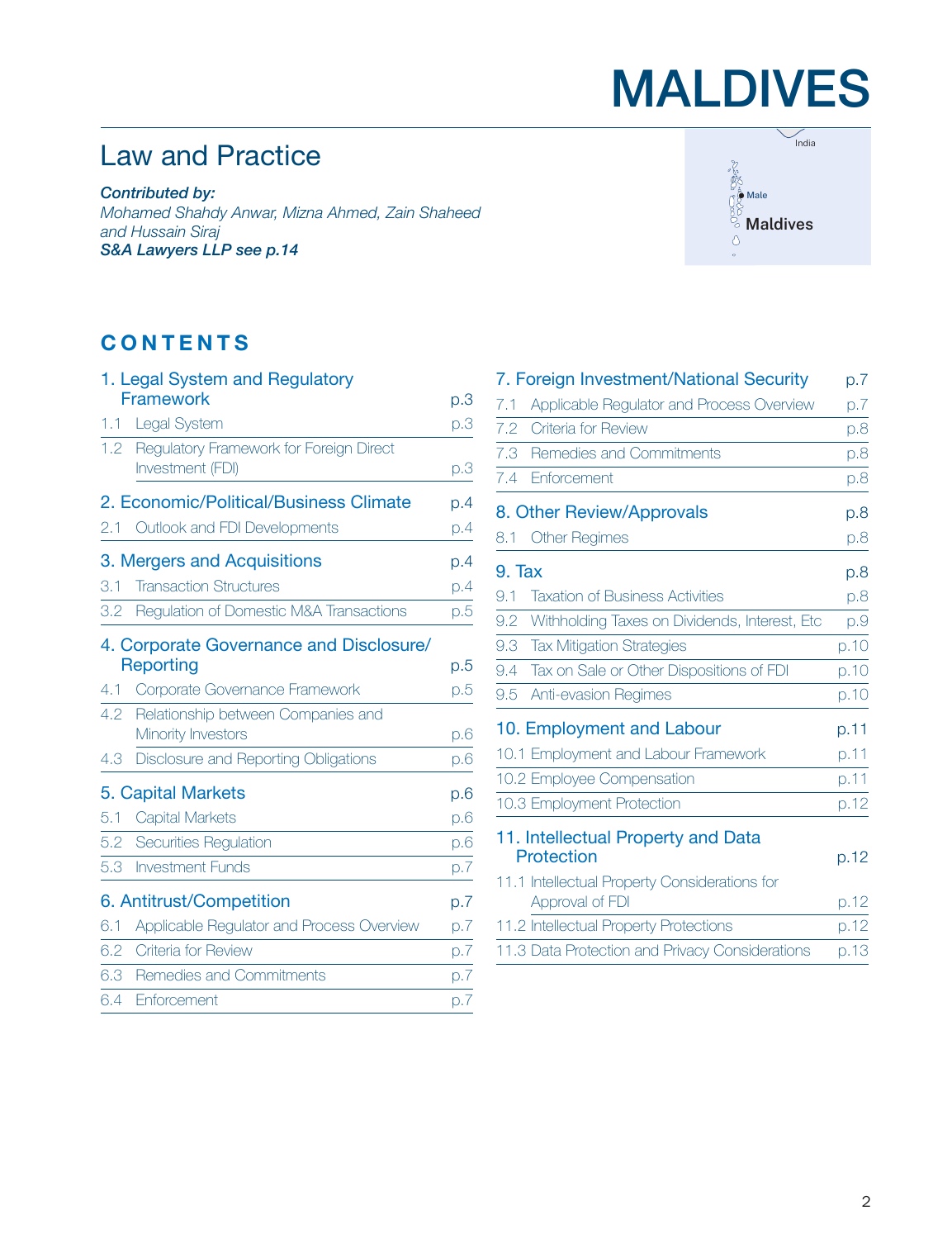<span id="page-2-0"></span>*Contributed by: Mohamed Shahdy Anwar, Mizna Ahmed, Zain Shaheed and Hussain Siraj, S&A Lawyers LLP*

#### **1. LEGAL SYSTEM AND REGULATORY FRAMEWORK**

#### **1.1 Legal System**

Maldives was a British protectorate from 1887 to 1965. Unlike her many colonies, Maldives did not inherit a legal system from the British. Throughout the period in which Maldives was a British protectorate, Maldives had a self-governing sultanate, and a parliament of sorts – whose name translates to "Peoples' Majlis" – whose ambit mostly concerned legislation. Maldives also had an independent judicial function in a manner commensurate to the society's needs which was responsible for enforcing largely unwritten customary laws.

Through the 1950s and 1960s, the ruling class of Maldives went abroad to study, largely at British institutions, and returned to Maldives with ideas of modern statehood. This led to a period of change where Maldives started adopting modern forms of governance which culminated in the abolition of the sultanate and the establishment of a Republican system with a revised Constitution. This revised Constitution paved the way for a strong executive presidency in which the president exerted control over state administration, including the parliament and judiciary.

Following civil unrest due to the perceived increasing autocracy of the presidential system, Maldives started a difficult process of establishing a multiparty democracy for the first time and adopted a new Constitution in 2008. The new Constitution established a fully elected parliament and defined the sources of law. It also established new institutional and legal framework to restore the independence of the judiciary, and for the first time established a Supreme Court replacing the President as the highest authority to administer justice.

The new Constitution subscribed to a principle of a clear separation between the three branches of the state (the executive, legislature and the judiciary) and introduced the Judicial Service Commission as an independent constitutional body responsible for important decisions regarding the judiciary. These decisions include making recommendations regarding the appointment and removal of judges, power to investigate complaints about judges, and taking disciplinary action against judges such as recommendations for their dismissal; these decisions are finally determined by the parliament.

The new Constitution sets up a three-level court system in the Maldives. Each court is bound by the rulings of the courts above it. The Supreme Court and the High Court are the higher courts, and the courts below the High Court are the subordinate courts. The jurisdictions of the courts are defined both in the Constitution and in the Judicature Act 2010 (Law No 22/2010).

There are approximately 201 subordinate courts in the country. Of these, five are located in Male' (the capital city), and one magistrate court is located in each inhabited island of the country. In addition to the above courts, there are quasijudicial bodies created by specific legislation with specific jurisdiction, such as the Employment Tribunal and Tax Appeal Tribunal.

The Maldives legal system has evolved over the years and has characteristics of common law (such as stare decisis), civil law (such as codified laws) and Shari'a (in respect of family law and inheritance).

#### **1.2 Regulatory Framework for Foreign Direct Investment (FDI)**

Maldives is a unitary state, and all FDIs require government approval.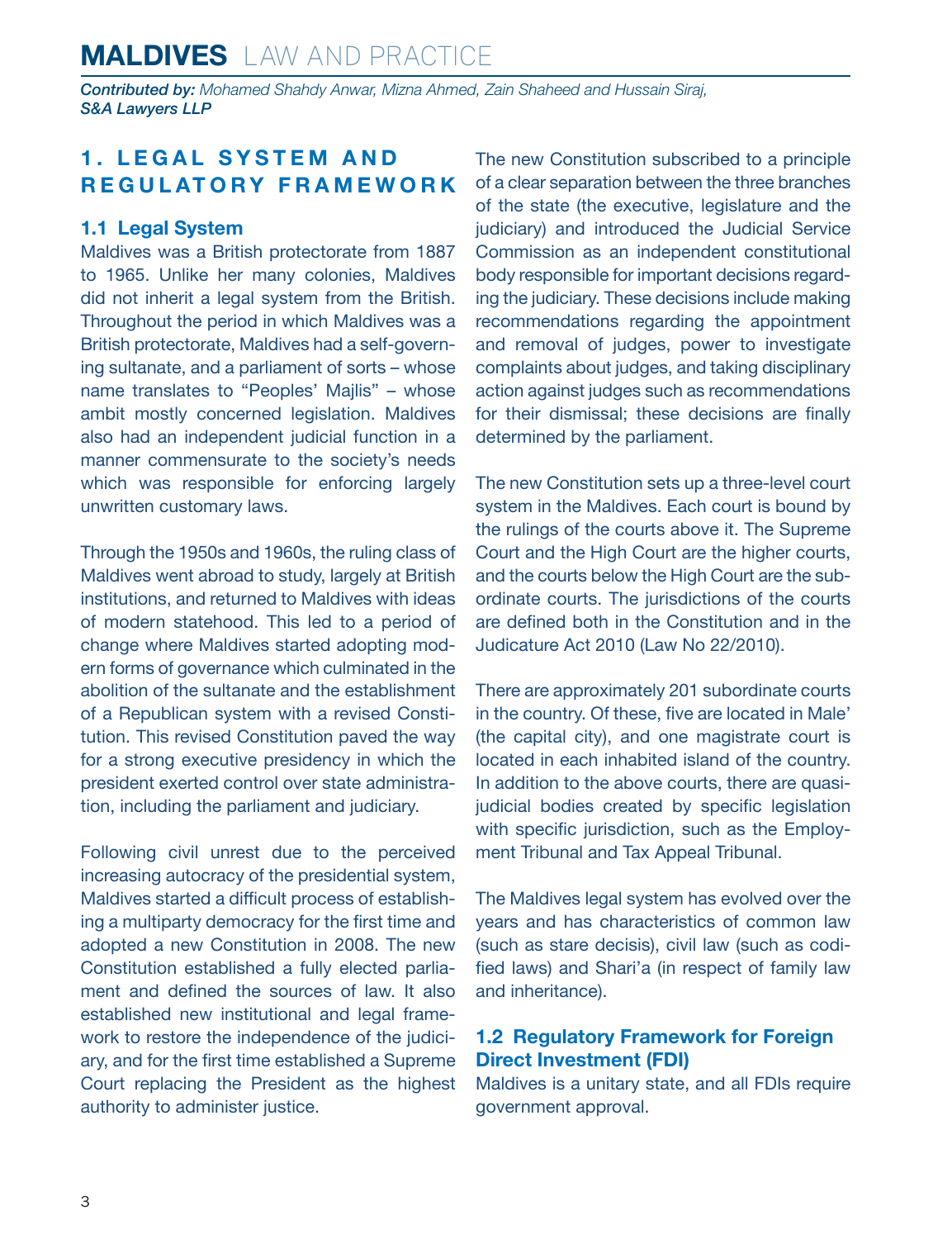*Contributed by: Mohamed Shahdy Anwar, Mizna Ahmed, Zain Shaheed and Hussain Siraj, S&A Lawyers LLP*

<span id="page-3-0"></span>FDI in Maldives is regulated under the Foreign Investment Act (Law No 25/79) and the Foreign Direct Investment Policy (2020) (the "FDI Policy"). The Ministry of Economic Development has the mandate to approve and regulate FDI.

The FDI Policy defines "foreign investors" as:

- foreign nationals;
- foreign companies and partnerships either:
	- (a) owned 100% by foreigners; or
	- (b) joint ventures having a stake by both Maldivians and foreigners;
- partnerships and companies with foreign shareholders registered in the Maldives;
- companies re-registered in the Maldives; and
- anyone that submits a foreign investment proposal.

The two FDI approval routes are the following.

- Automatic route guaranteed approval for applications that meet the shareholding percentage, investment requirement or investment threshold in the first five years as stated in the FDI Policy. For instance, automatic approval is granted to businesses in the tourism sector to operate tourist resorts which allow a 100% foreign shareholding and a negotiable five-year investment value.
- Government discretionary route which refers to the approval process for applications in respect of which an automatic approval may not be guaranteed due to certain sensitivities in the sector, industry or proposed investment, and approval of stakeholder agencies of the government may be obtained to grant FDI approval. For instance, where the FDI is in relation to obtaining approval to conduct business in the education sector, sea and air transport services and specialised construction activities to name a few.

#### **2. ECONOMIC/POLITICAL/ BUSINESS CLIMATE**

#### **2.1 Outlook and FDI Developments**

The Maldives government has maintained its policy of encouraging and promoting FDI. The Ministry of Economic Development did not implement any significant changes to the FDI Policy, and no such changes are expected in the short term. The foreign investment market in Maldives showed resilience despite the pandemic and has increased over the last year, especially in the tourism sector.

#### **3 . M E R G E R S A N D ACQUISITIONS**

#### **3.1 Transaction Structures**

At present, the most common foreign investment in Maldives is in tourism-related assets and businesses. Tourism is by far the most lucrative industry in Maldives, which provides a pay-back period which continues to be very competitive compared to any industry anywhere in the world. The local legal framework and court system largely protects foreign investment in this sector. As noted at **1.2 Regulatory Framework for Foreign Direct Investment (FDI)**, investment in this sector can be 100% foreign owned and there is no restriction on repatriation of profits. There continue to be flexible labour market policies, which allow investors access to the best talent across the world for their needs.

Maldives commonly has a one-island-one-resort practice which makes the product unique both for investors and for tourists. Legal ownership of islands is vested in the government. The government places these islands on long-term leases to investors.

Investors in resorts often prefer to acquire leasehold rights over an asset rather than buying an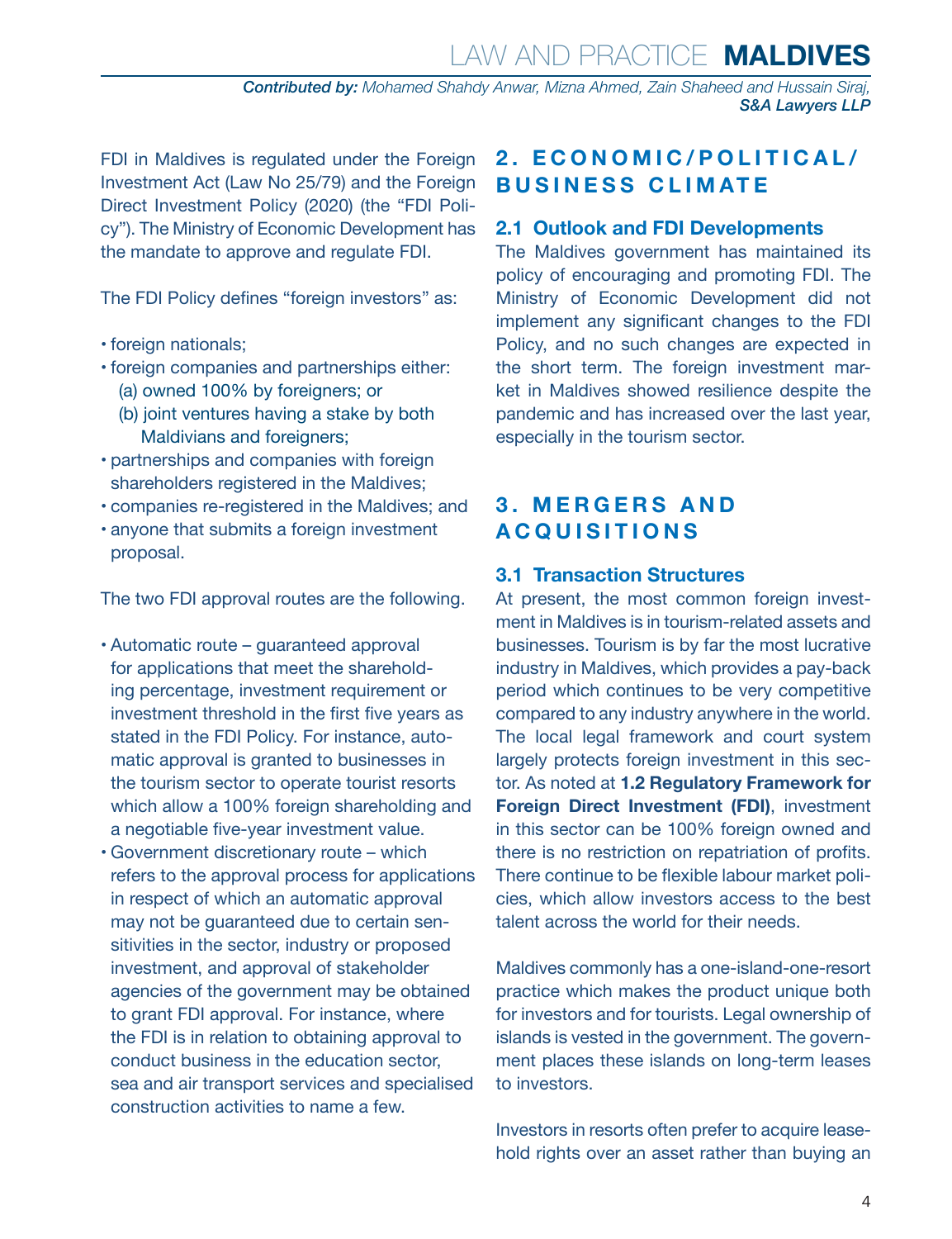<span id="page-4-0"></span>*Contributed by: Mohamed Shahdy Anwar, Mizna Ahmed, Zain Shaheed and Hussain Siraj, S&A Lawyers LLP*

entity. This is so that the investor may limit exposure to existing and contingent liabilities, particularly because the Ministry of Tourism novates leasehold agreements, which provides a clear satisfaction to the buyer that it is purchasing an asset to which the seller has guaranteed title and is not subject to any surprise undisclosed liabilities.

Investors in Maldives are largely interested in an asset and not necessarily interested in the underlying entity operating the asset. Nevertheless, investors do sometimes opt for a share purchase in exceptional circumstances where the investor is looking to start operations quickly.

There is no statute of limitations in Maldives for civil claims in general and acquiring assets comes with all accrued rights and claims in rem. This risk is mitigated by way of representations, warranties and indemnities, and investors have to a large extent preferred a "clean" asset sale structure.

In share purchases (irrespective of whether the sale/purchase occurs offshore) tax law requires the seller to make an upfront declaration and effect payment of capital gains tax. The buyer is required to withhold a certain percentage of the share price where the seller is based offshore. This has in practice resulted in investors' increased preference for asset purchases.

#### **3.2 Regulation of Domestic M&A Transactions**

There are no regimes applicable to domestic M&A transactions that a foreign investor would need to consider.

Once an investor has obtained FDI approval, they can engage in the approved sector (such as acquire additional assets) as freely as any domestic party. The sole difference arises where a corporate foreign investor looks to introduce a new foreign shareholder, whose appointment will be subject to the FDI approval process set out at **1.2 Regulatory Framework for Foreign Direct Investment (FDI)**.

#### **4 . C O R P O R AT E G O V E R N A N C E A N D DISCLOSURE/REPORTING**

#### **4.1 Corporate Governance Framework**

The Companies Act and regulations pursuant to the Act provides a basic legal framework for corporate governance in Maldives. Public listed companies are subject to the Corporate Governance Code (the "CG Code") published by the Capital Market Development Authority (CMDA). The CG Code has mandatory provisions and recommendations. Further, Maldives Monetary Authority regulates banks and financial institutions. A company (private or public) may provide for the internal governance rules in its memorandum and articles of association.

The most common type of corporate entity is a limited liability company.

Foreign investors have the choice of incorporating a new entity in Maldives or choosing to re-register an existing entity incorporated in a country other than Maldives as a "foreign entity registered to do business in Maldives". The latter process is called "re-registration".

Re-registered foreign entities are non-resident for certain tax purposes and re-registration is less tax efficient. There are no other significant differences between a local entity and a re-registered foreign entity. As a result of the tax implications, fewer investors are choosing to re-register foreign entities.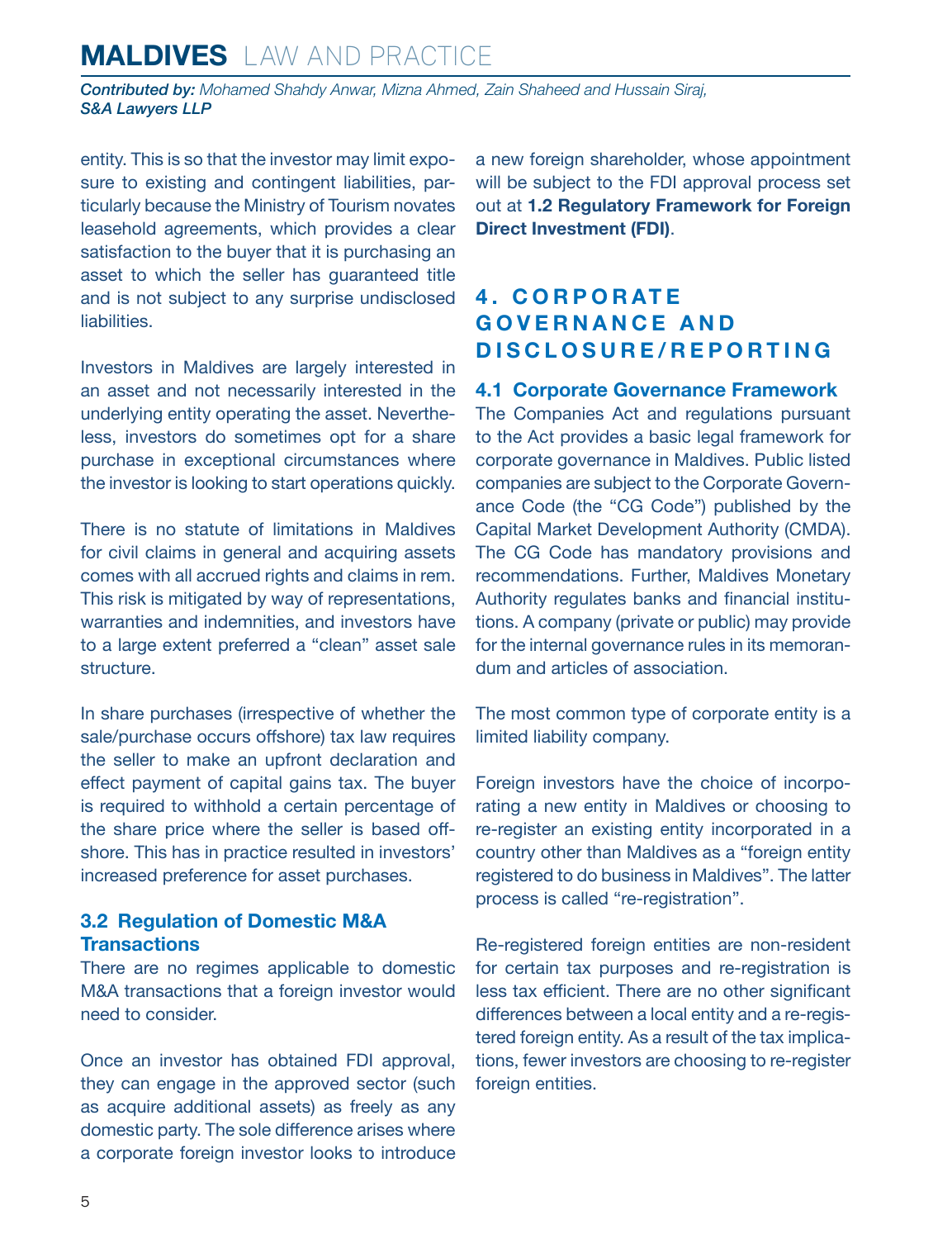*Contributed by: Mohamed Shahdy Anwar, Mizna Ahmed, Zain Shaheed and Hussain Siraj, S&A Lawyers LLP*

#### <span id="page-5-0"></span>**4.2 Relationship between Companies and Minority Investors**

There are no special minority investor protections in law for both private or public companies. The options available for minority investors are to negotiate minority shareholder provisions during the acquisition stage and to have protections built into a shareholders' agreement or a company's constitutive documents.

#### **4.3 Disclosure and Reporting Obligations**

If disposal is made by way of sale of shares, provided that the purchaser is a foreign entity or foreign national, then the seller and the purchaser must follow the process required to get foreign investment approval for the transfer of the shares which must be obtained prior to the disposal.

Investments in certain industries such as the tourism industry, where shares are being disposed locally, have additional disclosure and approvals (at the Ministry of Tourism) which form part of the foreign investment approval process stated above.

For disclosure and reporting obligations in relation to capital gains when disposing/acquiring of shares or an entity based abroad, please refer to **9. Tax**.

#### **5. CAPITAL MARKETS**

#### **5.1 Capital Markets**

The Maldives Stock Exchange was established and was initially operated by the CMDA for two years, under the name Interim Securities Trading Facility. The Maldives Stock Exchange Company Pvt Ltd (MSE) obtained a licence to operate the Maldives Stock Exchange from CMDA in January 2008.

MSE was incorporated primarily to facilitate businesses raising capital through issuance of new securities, and for the purpose of establishing a market mechanism for trading and settling securities in Maldives. MSE also establishes a framework to regulate, streamline and monitor securities trading and traders.

Maldives Securities Depository – a subsidiary of MSE – carries out clearing, settlement and depository services.

CMDA is the formal independent statutory body responsible for developing and regulating securities and capital markets of Maldives.

There are currently ten companies listed in the MSE. It therefore comes as no surprise that equity financing and debt finance via onshore or offshore banks or financial institutions is the primary source of funding for business activities in Maldives.

#### **5.2 Securities Regulation**

Maldives Securities Act ("the Act") is the primary legislation that governs the securities trading and capital market activities. Licences to traders/dealers, dealer's representatives and investment advisors are issued pursuant to the Act in relation to regulated securities trading and other regulated capital market activities. The Act also sets outs the duties of licence holders, which are further elaborated in subordinate legislation. Separate regulations under the Act also control:

- issuance of securities;
- issuance of sukuk;
- issuance of sukuks and securities (continuing disclosure obligations of issuers);
- stock exchange company licensing;
- licensing and conduct of central depository;
- dealers and dealers' representative licensing;
- conduct of securities business;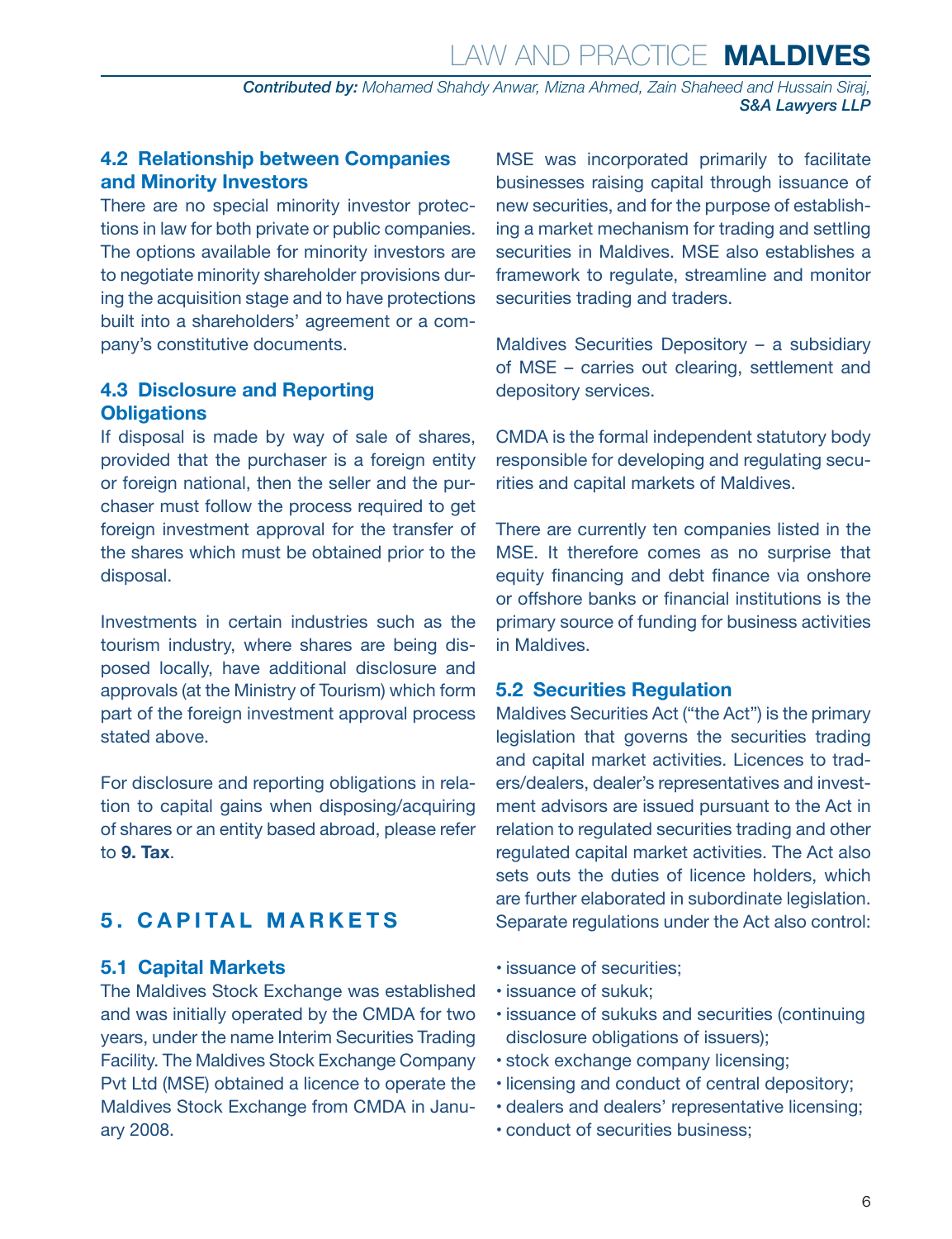## <span id="page-6-0"></span>**MALDIVES** LAW AND PRACTICE

*Contributed by: Mohamed Shahdy Anwar, Mizna Ahmed, Zain Shaheed and Hussain Siraj, S&A Lawyers LLP*

- securities institutions on prevention of money laundering and financing of terrorism;
- securities (compensation fund);
- Islamic capital markets;
- capital market Shari'a advisory council;
- Shari'a advisers; and
- Shari'a screening of equity services.

CMDA as the regulator imposes penalties and revokes trading licences if traders engage in prohibited activities (such as entering into unauthorised transactions or making improper disclosures) or if companies and/or traders commit securities fraud.

Unless a foreign investor is directly involved in regulated trading activities, none of the specific regulations listed above would be applicable as a result of being a foreign investor.

#### **5.3 Investment Funds**

There are no specific rules or regulations from a foreign investment approval perspective in Maldives for foreign investors structured as investment funds. The investors would not necessarily have to comply with additional or other requirements or approvals due to the nature of their structure.

The foreign investment regulatory framework is based more on the perspective of approving the business activity itself rather than regulating the way in which the investor is organised or structured.

#### **6. ANTITRUST/ COMPETITION**

#### **6.1 Applicable Regulator and Process Overview**

There are no merger control regimes in Maldives.

#### **6.2 Criteria for Review**

This question is not applicable as Maldives does not have a merger control regime.

#### **6.3 Remedies and Commitments**

This question is not applicable as there is no merger control regime in Maldives.

#### **6.4 Enforcement**

Please refer to the response provided in **7.4 Enforcement**.

#### **7. FOREIGN INVESTMENT/ NATIONAL SECURITY**

#### **7.1 Applicable Regulator and Process Overview**

In its FDI Policy, the Ministry of Economic Development published a list of industries and activities in which 100% foreign ownership is allowed. There are other activities and industries in which a foreign investor may be involved through a joint venture with a local. The foreign ownership stakes in such industries and activities are subject to different caps.

The list of activities that a foreign investor can carry out in the Maldives (either through 100% ownership or partial ownership) is an exhaustive list subject to periodic policy review. This list is published after the government considers a general national security. A detailed national security review is therefore not part of the foreign investment approval process specifically since foreign investors can only apply for approval in selected business areas.

All FDI are required to enter into a Foreign Investment Agreement with the government prior to commencing their investment activities. This agreement contains non-negotiable provisions which give the government a right to suspend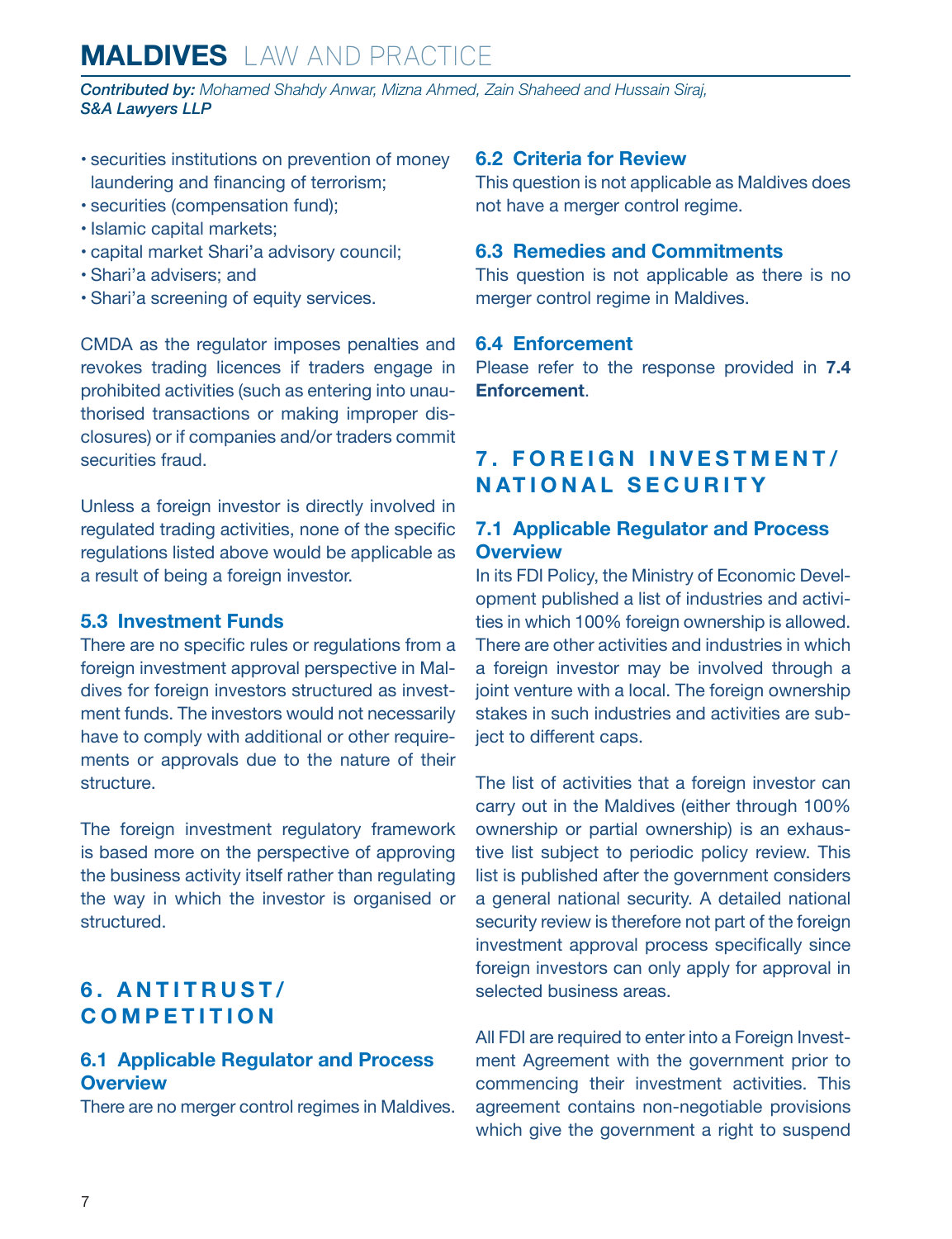*Contributed by: Mohamed Shahdy Anwar, Mizna Ahmed, Zain Shaheed and Hussain Siraj, S&A Lawyers LLP*

<span id="page-7-0"></span>business licences where national security issues arise.

#### **7.2 Criteria for Review**

Please refer to **7.4 Enforcement**.

#### **7.3 Remedies and Commitments** Please refer to **7.4 Enforcement**.

#### **7.4 Enforcement**

The government may, with or without notice, suspend an investment before expiry of the agreement, if a foreign investor engages in an activity detrimental to the national security of the country or where a temporary closure is necessary in the government's opinion in the interests of national security.

A foreign investor is owed fair compensation from the government and will be allowed to resume the investment following a temporary closure if it cannot be determined within 60 days of such closure that a foreign investor had in fact attempted to or engaged in an activity detrimental to Maldives' national security interest.

If, however, the foreign investor has breached the applicable laws, and if the breach persists following a notice of compliance, the government can, at its sole discretion, terminate the foreign investment agreement and terminate all agreements relating to the investment.

If such action is taken by the government, investors have access to redress through the relevant dispute resolution mechanism negotiated and agreed between the parties in the foreign investment agreement. In high value infrastructure investments, the usual choice is international arbitration, while foreign investment agreements for tourist operations are often subject to dispute resolution through local courts.

#### **8. OTHER REVIEW/ APPROVALS**

#### **8.1 Other Regimes**

The regime applicable in effecting FDIs in Maldives is not subject to laws other than the Foreign Investment Act and the FDI Policy (discussed in **1.2 Regulatory Framework for Foreign Direct Investment (FDI)**).

Foreign investors are otherwise subject to the laws and regulations of Maldives to the same manner and to the same extent as any local business.

#### **9. TAX**

#### **9.1 Taxation of Business Activities**

From 2011-19, taxes on business income were imposed under the Business Profit Tax Act (BPT) and goods and service taxes (GST) on qualifying businesses under the Goods and Service Tax Act.

The BPT was replaced in 2019 with the Income Tax Act (ITA), which took effect as of 1 January 2020. The ITA extended the tax base to personal income. It also introduced taxation for capital gains and broadened the incomes which are within the scope of non-resident withholding taxes (NWT).

The tax system in the ITA is designed as a worldwide tax system. A taxpayer's tax base is therefore calculated based on their residency status.

A resident is taxed on their worldwide income and a tax credit is provided if any of the income has been subject to similar taxes in any other jurisdiction. A non-resident is taxed on income from the Maldives only. The tax rate applicable for companies, partnerships and trusts is 15% for any profit exceeding MVR500,000 (USD32,425).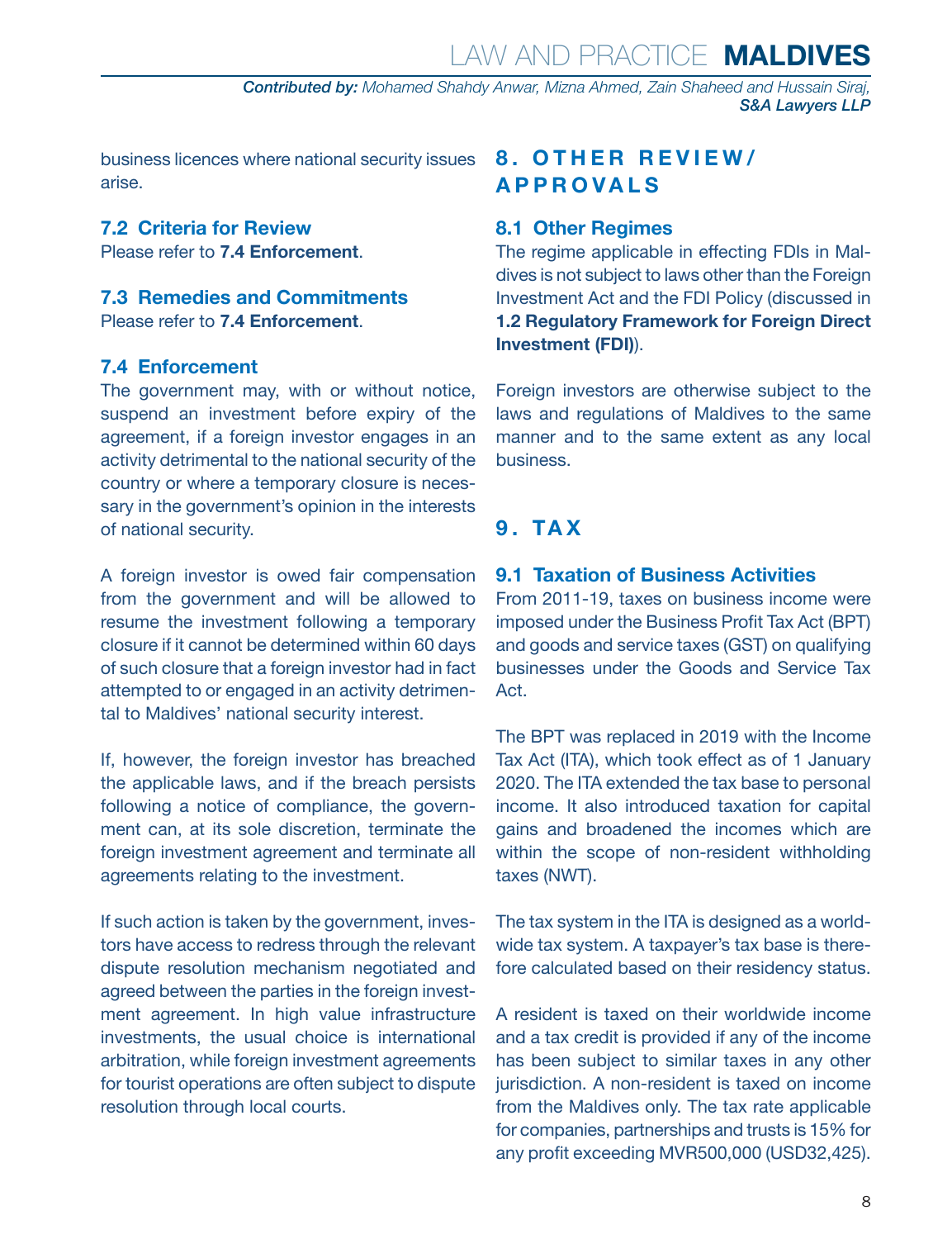## <span id="page-8-0"></span>**MALDIVES** LAW AND PRACTICE

*Contributed by: Mohamed Shahdy Anwar, Mizna Ahmed, Zain Shaheed and Hussain Siraj, S&A Lawyers LLP*

A temporary resident is subject to income tax on income sourced in the Maldives. The ITA defines a "temporary resident" as those individuals who are permitted to stay in the Maldives under the Maldives Immigration Act (Law No 1/2007) where such person is not married to a Maldivian. The applicable tax rates are on a progressive basis.

A flat tax rate of 25% is applicable on all commercial banks operating in the Maldives.

The ITA introduces taxes on remuneration, which are collected using a withholding tax mechanism – EWT or "Employee Withholding Tax". Taxes on remuneration were effective from 1 April 2020 and are paid by the employer to the Maldives Inland Revenue Authority (MIRA) after deduction of the relevant taxes from the employee's monthly remuneration. The employee is required to submit a final tax return on 30 June of the following tax year, where the accumulation of the monthly taxes withheld varies with the final tax payable on the yearly income.

Capital gains arise on disposal of any asset or interest in an entity and if such assets or interests are not allowed a capital allowance. The term "entity" includes any legal entity including partnerships and trusts. The capital gains are usually included as part of taxable income in the annual submission. However, in order to protect the tax base and ensure taxes are collected in Maldives, a withholding tax mechanism was introduced via an amendment to the ITA on 20 July 2021, where the seller of the asset or interest is a non-resident. These are referred to as "Withholding Taxes on Offshore Indirect Transfers". In brief, the buyer is required to withhold 10% of the purchase price and settle this amount to MIRA via a special submission and the seller is required to submit a special circumstances final return and adjust for any excess taxes paid on this transaction.

As for NWT, the incomes subject to NWT is broadened from 1 January 2020 by including dividends, interest (if paid to a non-bank), insurance premiums and royalties. NWT is subjected on any payment if paid or payable to a non-resident by a business operating in the Maldives on specified transactions. A flat rate of 10% applies to the gross payment sum. The payee is required to settle these with MIRA on a monthly basis. A reduced rate of 5% applies to "non-resident contracts" which are exercised in the Maldives by a non-resident.

In relation to GST, a business whose annual revenue is more than MVR1 million (USD64,850) must register for GST, with voluntary registration permitted for all other businesses. However, a business involved in the tourism sector is required to register for GST irrespective of the revenue threshold.

GST is mainly divided into two sectors: (i) tourism goods and service sector, and (ii) general goods and service sector. All businesses involved in the tourism business are required to register with MIRA under the tourism goods and service tax sector where the standard rate is 12% on all goods and services unless the goods and services are zero-rated and therefore exempt from GST. All other businesses are required to register under the general goods and service sector, where the GST rate for standard goods and services is 6% unless the goods and services are zero-rated and therefore exempt from GST.

#### **9.2 Withholding Taxes on Dividends, Interest, Etc**

From 1 January 2020, a flat rate of 10% is applicable to any dividend, interest, royalty, fees for technical services or any other transaction liable for NWT if it is paid or payable to a non-resident. A reduced rate of 5% is applied on all "non-resident contracts" exercised in the Maldives by a non-resident.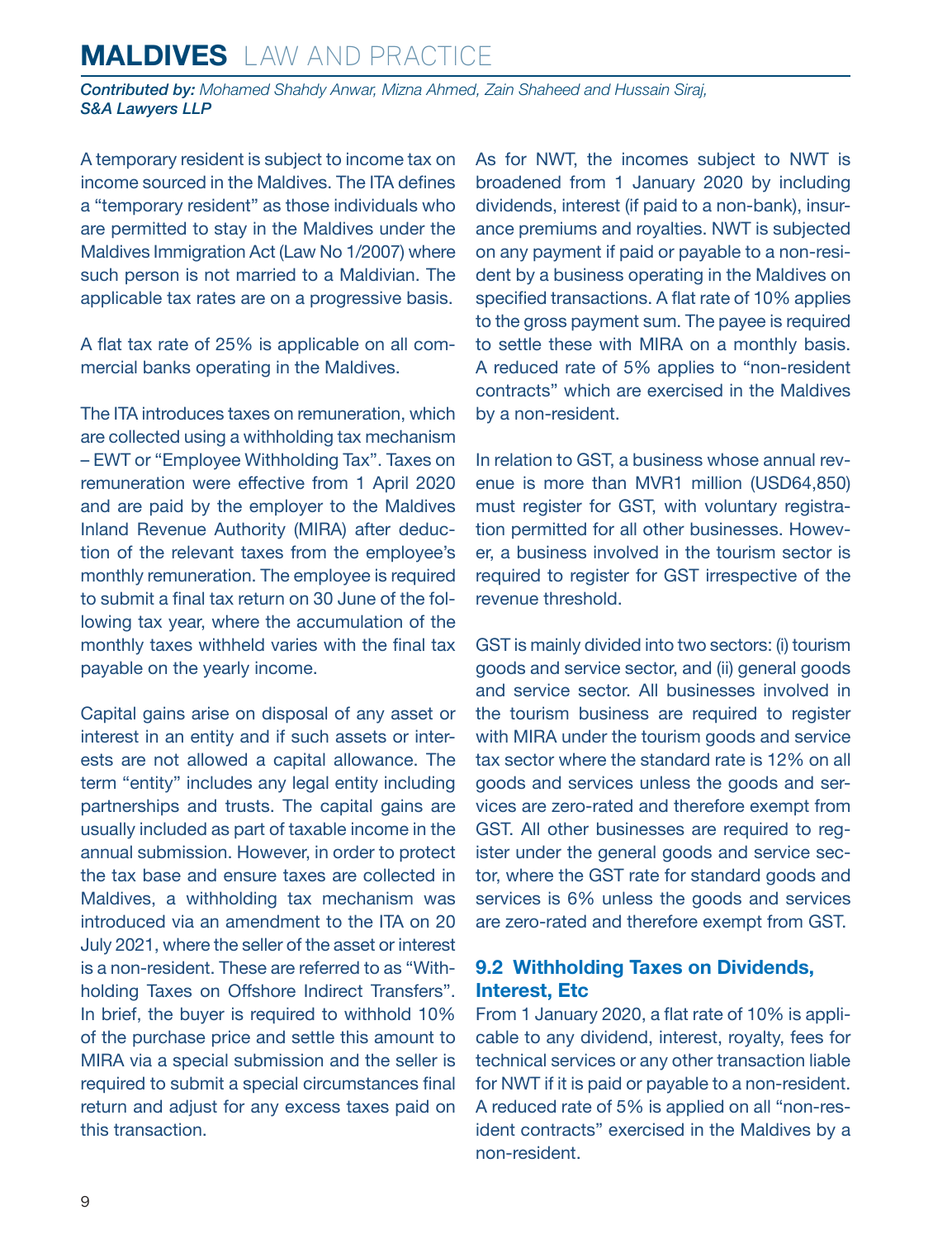## Law and Practice **MALDIVES**

*Contributed by: Mohamed Shahdy Anwar, Mizna Ahmed, Zain Shaheed and Hussain Siraj, S&A Lawyers LLP*

<span id="page-9-0"></span>A business operating in Maldives via a foreign investment agreement entered into with the government of Maldives is in normal circumstances a non-resident unless it is incorporated in Maldives or has its central management and control in the territories of Maldives.

Currently, Maldives has a bilateral treaty with United Arab Emirates (UAE). Under this treaty a citizen or a resident of either state is eligible for treaty benefits. Where the non-resident is a citizen or resident of UAE and such entity does not carry out any business in Maldives via a permanent establishment, Maldives cannot impose taxes on its income. However, in relation to royalty payments, Maldives can impose withholding tax at a reduced rate of 7% even if the nonresident is eligible for treaty benefit. The payer is required to submit proof of residency along with the withholding tax return when claiming a treaty benefit.

The said double taxation avoidance agreement does not have a specific article on prevention of treaty abuse. In November 2017, Maldives became a member of the Inclusive Framework on BEPs. As such, Maldives is in the process of enforcing minimum standards as required by the Inclusive Framework. It is hence expected that Maldives will commence negotiations on the treaty terms to align with Action 6 (Prevention of tax treaty abuse) of the Inclusive Framework which mandates an inclusion of an anti-treaty shopping article in the treaty.

#### **9.3 Tax Mitigation Strategies**

The most common tax planning strategy currently being used in Maldives is the Bilateral Investment Treaty between Maldives and the UAE.

There is a narrow but possible window for tax planning by way of intercompany debt. This is restricted by way of enforcing thin capitalisation on borrowings which is capped against the Tax-EBITDA of the tax base of Maldives. Interest incurred on a borrowing from a bank licensed by the Maldives Monetary Authority is excluded from the thin capitalisation cap.

#### **9.4 Tax on Sale or Other Dispositions of FDI**

Capital gains arise on disposal of any movable, immovable, intellectual or intangible property which is not eligible for capital allowance.

Taxable capital gains arise on direct or indirect disposals of either immovable property or interests in immovable property where the property is located in Maldives.

The ITA allows imposition of capital gains arising on disposal of shares or interests in an entity which owns (i) immovable property, (ii) rights to an immovable property, or (iii) where more than 50% of the value of the entity is directly or indirectly derived through an immovable property located in Maldives via a withholding tax mechanism (withholding tax on offshore indirect transfers). The term "entity" includes companies, partnerships and trusts.

#### **9.5 Anti-evasion Regimes**

Maldives has incorporated a general transfer pricing requirement since 2011. However, in the year 2020, Maldives introduced its first regulation on transfer price documentation (TPD) which is benchmarked against the OECD's transfer price guidelines. All taxpayers are required to maintain TPD from the year 2020 onwards, with minimum exemptions on businesses classified as small and medium enterprises under the Small and Medium Enterprises Act (Law No 6/2013) in Maldives and on exempt transactions. This requirement is mandatory on all entities including FDIs operating in the Maldives.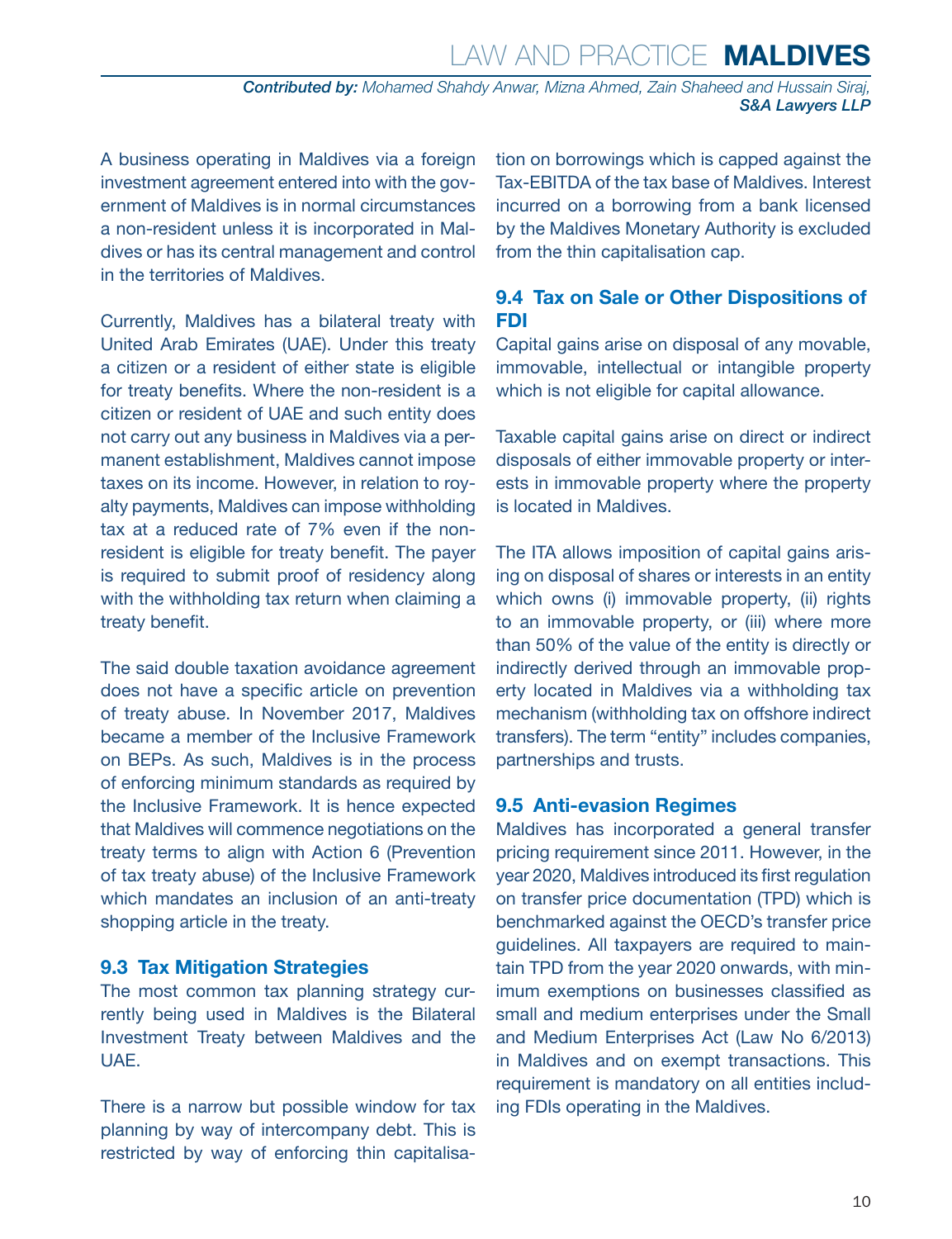<span id="page-10-0"></span>*Contributed by: Mohamed Shahdy Anwar, Mizna Ahmed, Zain Shaheed and Hussain Siraj, S&A Lawyers LLP*

In 2021, Maldives introduced the Country-by-Country Reporting (CbCR) requirements as part of implementing the minimum standards set by the Inclusive Framework on BEPs. The requirement is similar to that recommended by the OECD in Action 13, where each entity whose consolidated global revenue exceeds EUR750,000 is required to maintain a Master File, Local File and the CbCR report as part of their TPD.

Further to this, on August 2021, Maldives signed the Convention on Mutual Administrative Assistance in Tax Matters allowing MIRA to exchange information between member countries to address global tax evasion and co-operate on transactions between multinational enterprises.

#### **1 0 . E M P L O Y M E N T A N D LABOUR**

#### **10.1 Employment and Labour Framework**

The employment relationship is governed by the Employment Act and the individual employment agreement. The Employment Act provides the minimum implied rights of an employee. The Employment Act is applicable to all employees, regardless of the origin of employment, size of the employer or the type of business organisation.

In addition to the Employment Act, the following statues and regulations are relevant:

- General Regulation on Employment;
- Minimum Wage Order;
- Service Charge Regulation;
- Expatriate Employment Regulation;
- Employment Agencies Regulation;
- Resolution of Disputes between Employers and Employees Regulation;
- Maldives Pension Act and regulations made under the Act; and
- Income Tax Act and regulations made under the Act.

In general, Maldives has a flexible labour market policy that allows recruitment of foreign talent, except in a few protected professions. However, the employment of Maldivian nationals is generally encouraged and any preference to Maldivians over foreigners for the purpose of employment is not deemed as discrimination pursuant to the Employment Act.

The Constitution of Maldives under Article 30(b) (1) allows for formation of trade unions and participating in their activities.

However, the Employment Act is silent on the establishment and functioning of trade unions. Workers associations and employer associations are currently registered under the Associations Act, although at present these associations do not have legal right to engage in collective bargaining.

#### **10.2 Employee Compensation**

Employees working in Maldives are compensated by way of salary, allowances and benefits, such as service charge, food and accommodation in the tourism industry. Employees' remuneration is a matter to be agreed in the individual employment agreement and is subject to the minimum statutory provisions.

The most significant recent development with respect to compensation in Maldives was the introduction of minimum wage for Maldivian employees, which became effective on 1 January 2022. The minimum wage is defined as the basic salary plus the fixed allowances. It does not include variable income such as service charge, over time, pay for working on a public holiday, bonus pay, etc. Neither does it include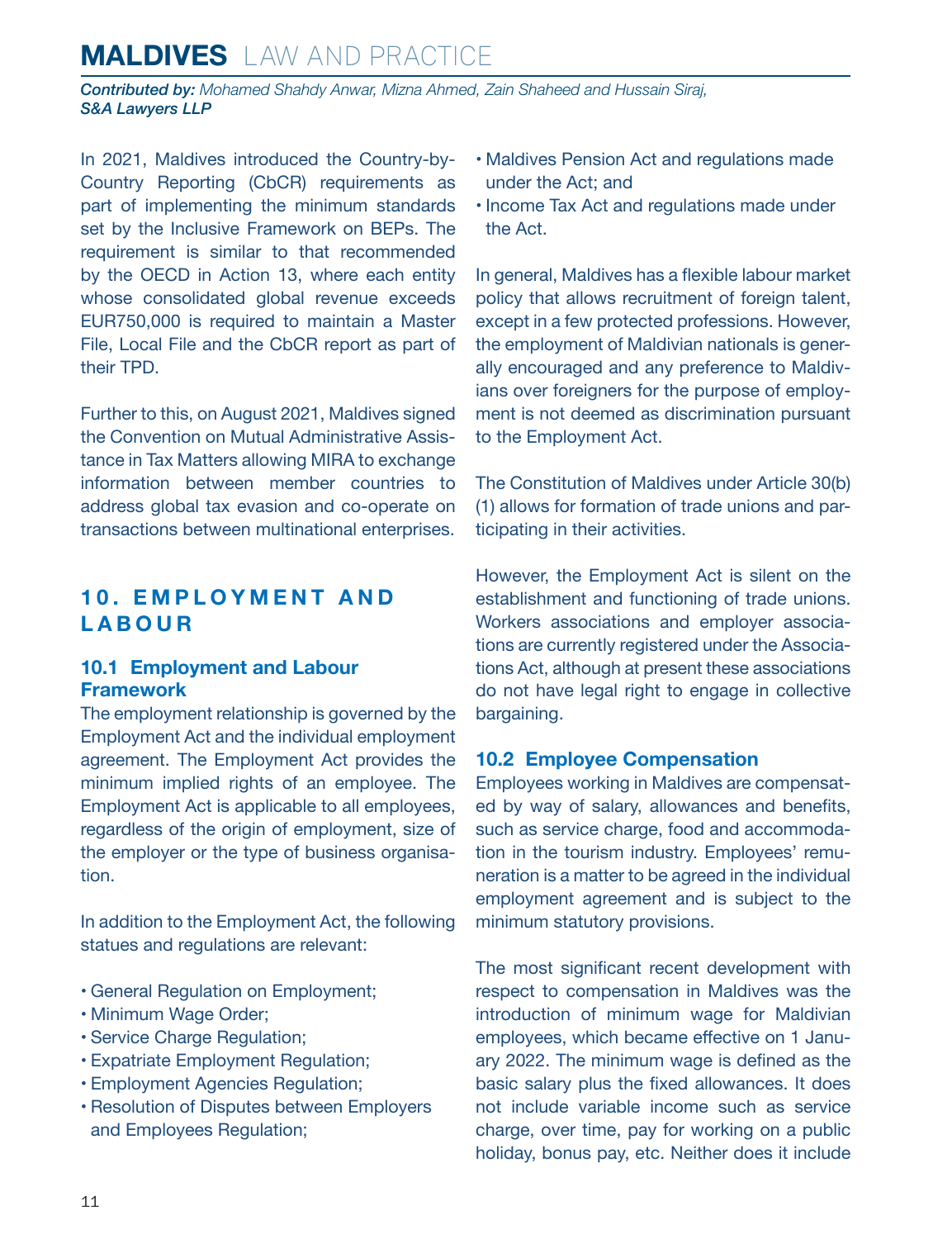## Law and Practice **MALDIVES**

*Contributed by: Mohamed Shahdy Anwar, Mizna Ahmed, Zain Shaheed and Hussain Siraj, S&A Lawyers LLP*

<span id="page-11-0"></span>benefits provided or benefits in kind such as accommodation, food, etc.

The minimum wage differs depending on the classification of the employer, which may range from small enterprise to large enterprise. The hourly rate for minimum wage ranges between USD1.40–USD2.49 for the private sector, depending on the classification of the employer. There is a moratorium until 22 September 2022 for the implementation of the minimum wage to expatriate employees.

The Maldives Pension Act mandates all employers to enrol all Maldivian employees in the Maldives Retirement Pension Scheme (MRPS). Employers must deduct 7% of the employee's basic salary, and the employer must pay a matching 7% (total 14% of the basic salary) to the Individual Retirement Saving Account of the employee.

The MRPS is not mandatory for expatriates. Employers have the discretion to enrol expatriate employees and contribute to the pension scheme.

Significant statutory benefits relating to compensation include the payment of service charge (in tourism sector), and a Ramadan allowance (for Maldivian employees).

#### **10.3 Employment Protection**

The Employment Act provides minimum guaranteed rights and protection in an employment relationship including the right not to be unfairly treated or unfairly dismissed.

Pursuant to Section 17(b) of the Employment Act, in case of an acquisition, lease or transfer of a business as a going concern, the employment agreement associated with the business is deemed as transferred to the transferee of the business. As such, there is a mandatory right to transfer employment with an acquired business. The rights and duties of the employees and employers arising out of the employment are also transferred.

In addition, the Employment Act deems that any transactions between the transferor and the employee prior to the transfer of employment shall be deemed to have occurred as between the transferee and the employee whereby any liabilities in relation to the employment would also be deemed as transferred.

The Employment Act provides that the period of employment with the previous employer (transferor) prior to the sale or transfer is deemed as being carried forward to the new employer (transferee) upon the transfer of business to ensure that the continuous employment is not affected and the transfer is not deemed as a discontinuation in employment. This is to ensure that the employment benefits associated with the duration of continued employment (for example, notice periods that depend on the duration of service) is not negatively impacted by the transfer of business.

#### **1 1 . I N T E L L E C T U A L PROPERTY AND DATA PROTECTION**

#### **11.1 Intellectual Property Considerations for Approval of FDI**

Intellectual property is not a component considered in screening FDIs in Maldives. This is particularly due to lack of detailed legislation enacted in Maldives with respect to intellectual property rights (except for legislation covering copyrights and related rights).

#### **11.2 Intellectual Property Protections**

Legislation on intellectual property protections is made available in Maldives only to the extent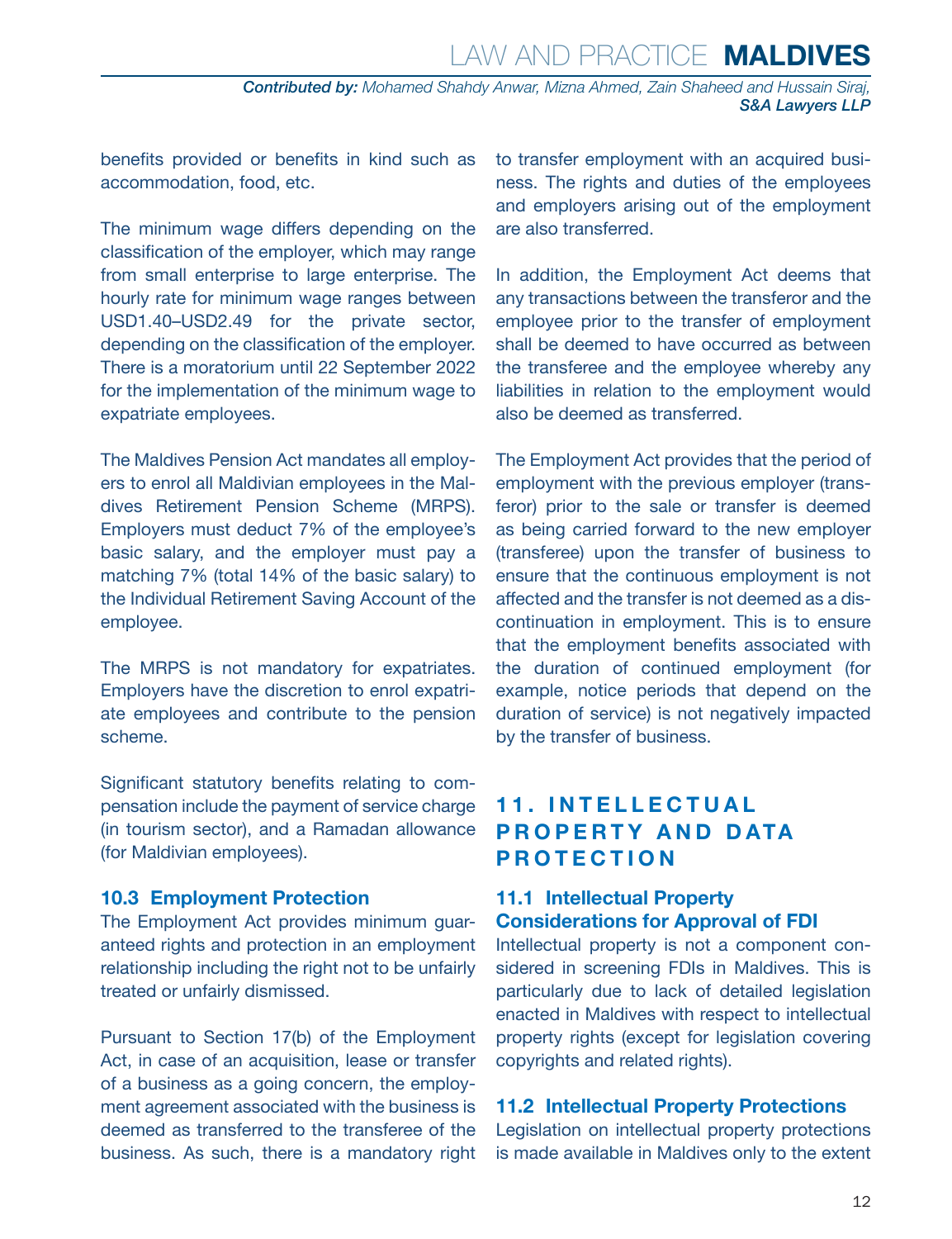<span id="page-12-0"></span>*Contributed by: Mohamed Shahdy Anwar, Mizna Ahmed, Zain Shaheed and Hussain Siraj, S&A Lawyers LLP*

of copyright and related rights by virtue of the Copyrights and Related Rights Act and Regulation on Copyrights and Related Rights Registration. These statutes are not enforced.

There are no laws enacted to cover trademarks in Maldives; however, the Registrar of Companies does register trademarks and maintains a record of the trademark registrations under a regulation enacted by the Ministry of Economic Development. Once a trademark is registered, a third party cannot register the same or similar trademark which might cause consumer confusion with existing registered trademarks.

It is untested whether trademarks registered by the Registrar of Companies could be challenged in courts. The thin statutory protection of intellectual property rights and the lack of enforcement thereof makes the protection and enforcement regime of such rights in Maldives very weak.

#### **11.3 Data Protection and Privacy Considerations**

There is no specific legislation on data protection/privacy in Maldives.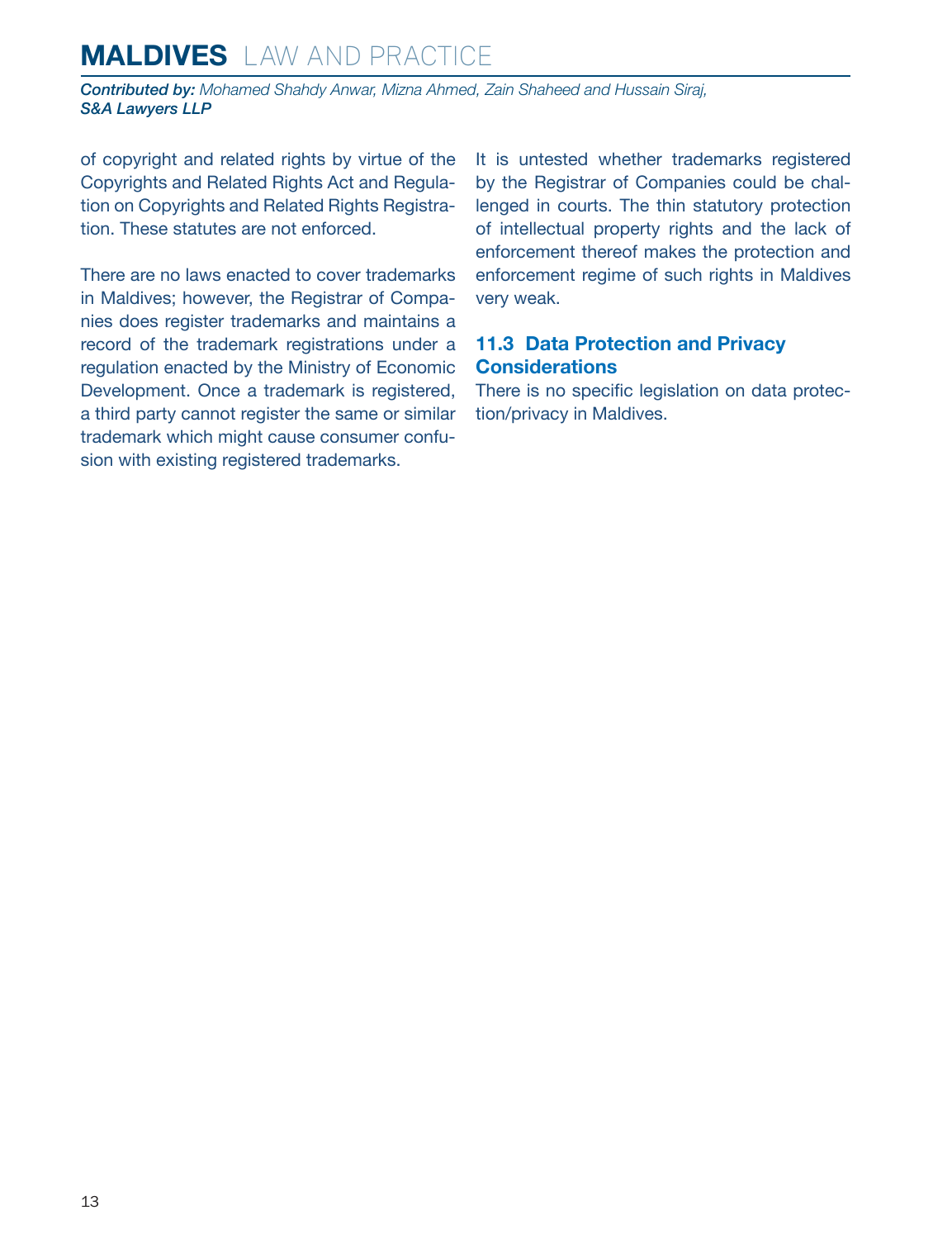## Law and Practice **MALDIVES**

*Contributed by: Mohamed Shahdy Anwar, Mizna Ahmed, Zain Shaheed and Hussain Siraj, S&A Lawyers LLP*

**S&A Lawyers LLP** is renowned for offering exceptional legal services related to foreign investments. The firm is skilled at catering to the needs of clients to easily guide them through the requisite regulations to enable them to become established in Maldives. The firm has been involved in the negotiation of several multilateral and bilateral foreign investment agreements, including advising several incoming investors in the real estate and tourism sectors. The experienced team also helps clients to manage their risks while investing and maximising the opportunities that the government often provides to foreign investors. The firm has also assisted foreign investors in various practice areas such as banking, tourism, real estate, construction and infrastructure development, telecommunications and aviation.

#### <span id="page-13-0"></span>**AUTHORS**



**Mohamed Shahdy Anwar** is the managing partner and heads the corporate and commercial team at S&A Lawyers LLP. In his legal practice, he advises various corporations and entities on a

wide variety of corporate and commercial issues. His experience ranges from advising investors on tourism and infrastructure projects to representing major international banks and financial institutions on lending for projects in Maldives and abroad, and also in related litigation. Shahdy is highly regarded as a leading legal professional in the corporate and commercial field and has received many accolades and much recognition for his practice over the years.



**Mizna Ahmed** is a senior partner at S&A Lawyers LLP and is a highly qualified attorney-atlaw with over 15 years of experience in private legal practice. In addition to this, she

has practised as in-house counsel for a number of corporations and on foreign investments in aviation, tourism, infrastructure projects, financial institutions and banks. This includes acting as in-house counsel for the first international airline in Maldives as well as for the largest private hospital in Maldives. Mizna has also acted as counsel for the Ministry of Economic Development, advising, in particular, on foreign investment applications in Maldives.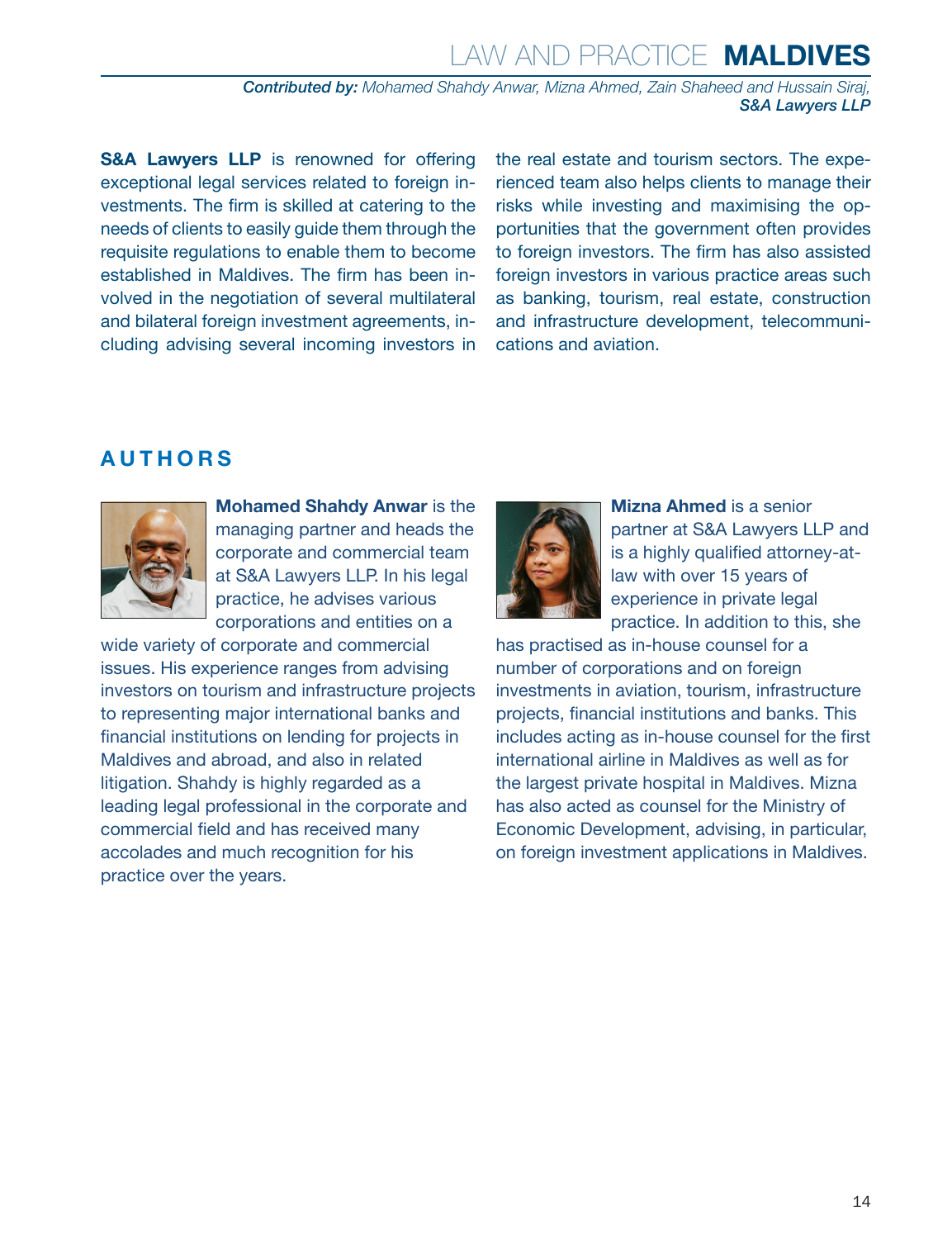*Contributed by: Mohamed Shahdy Anwar, Mizna Ahmed, Zain Shaheed and Hussain Siraj, S&A Lawyers LLP*



**Zain Shaheed** is the head of the litigation and arbitration practice at S&A Lawyers LLP and handles contentious banking and finance matters. Prior to joining S&A Lawyers LLP, he

previously worked at global top-tier firms in London and New York City. Zain has also advised large wealth-fund managers, clearing houses, banks and other financial institutions in relation to disputes arising out of complex trust structures, CDOs, fx products and high-risk trading items such as indices and CFDs, in addition to advising on disputes relating to more conventional facilities.



**Hussain Siraj** acts as a consultant for S&A Lawyers LLP and has a broad legal background with over 19 years of experience in corporate and commercial law, civil litigation,

regulatory practice, criminal investigations and legal service in the public sector, private sector, the government and in various projects. His practice is predominantly focused on commercial matters, legal advice and litigation in matters related to tourism, real estate, banking and employment. Siraj is the Vice-Chairperson of the Maldives International Arbitration Centre (MIAC), the Vice-President of the Maldives Law Institute, and a member of the Chartered Institute of Arbitrators, the Committee of Experts, the Bar Council of Maldives, and the Governing Board of the Environment Protection Agency.

#### S&A Lawyers LLP

#02-01 Millennia Tower 10 Ameer Ahmed Magu Male Republic of Maldives

Tel: +960 301 3200 Email: [info@sandalawyers.com](mailto:info@sandalawyers.com) Web: [www.sandalawyers.com](http://www.sandalawyers.com)

**S**EA LAWYERS | TAX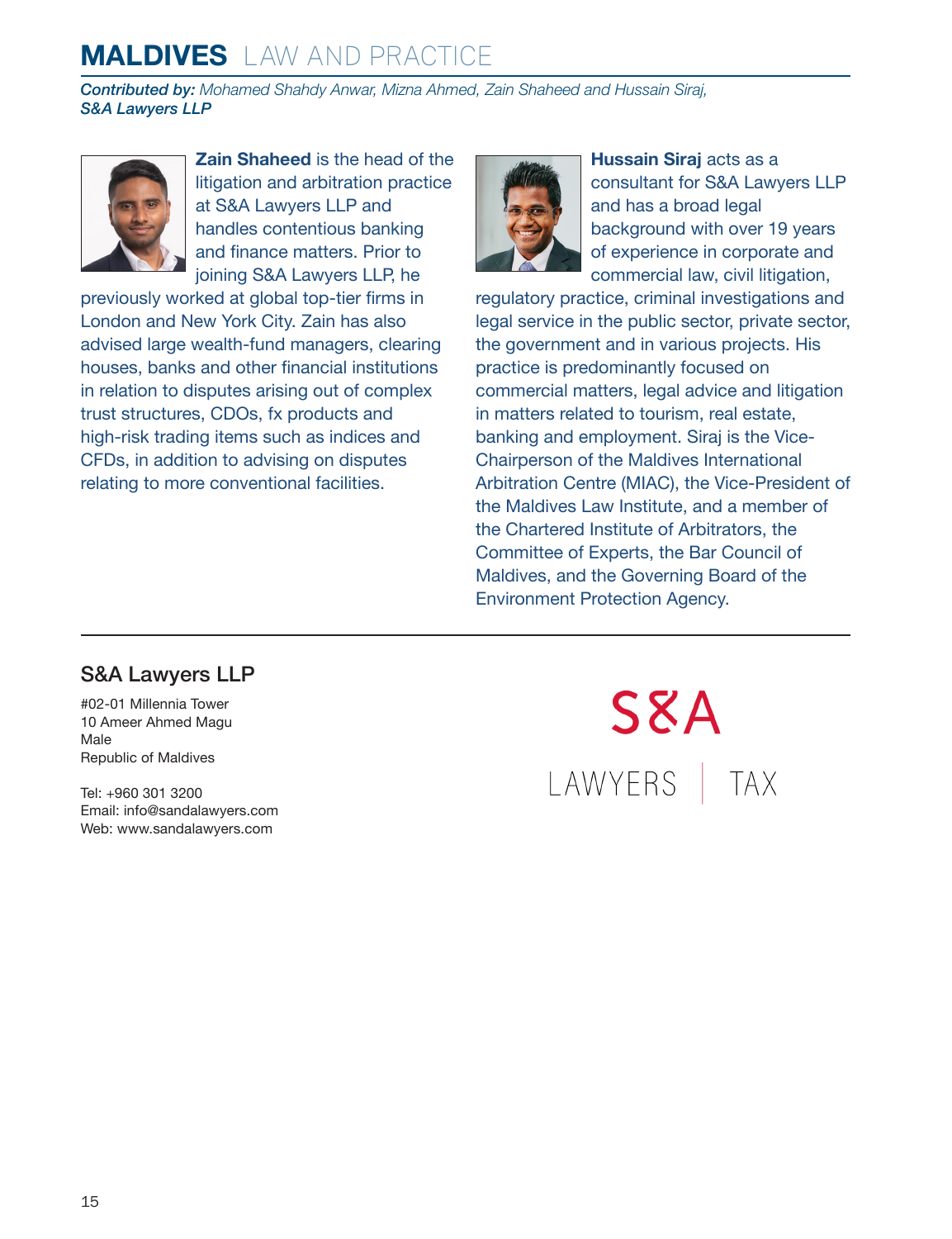*Contributed by: Mohamed Shahdy Anwar, Fathimath Lamaan, Fathmath Juni Latheef and Sama Saeed, S&A Lawyers LLP*

## Trends and Developments

*Contributed by:*

*Mohamed Shahdy Anwar, Fathimath Lamaan, Fathmath Juni Latheef and Sama Saeed S&A Lawyers LLP [see p.20](#page-19-0)*

#### Current Economic Overview

Economic activity in Maldives continues to recover from the turbulent effects of the COV-ID-19 pandemic. Maldives witnessed a drastic reduction in its foreign direct investment inflow with closure of the country's borders and government offices for a significant time in 2020. The government then implemented legal and regulatory changes which incentivised foreign investment following the initial pandemic shocks. Foreign direct investment in Maldives therefore steadily picked up in 2021. Market activity has not, however, gone back to pre-pandemic levels, although the results in 2021 indicate that the outlook for Maldives in 2022 is promising, with continued opportunities for investors. Interestingly, investors were seen to not take advantage of the pandemic to snap up distressed assets at discounted prices, and more activity was observed in premium deals with assets and entities that were better able to weather the effects of the pandemic.

#### *Amendments to the Maldives Tourism Act*

The Tourism Act's Tenth amendment (the "Tenth Amendment") came into force on 27 December 2020 (the "Effective Date") as part of the government's incentivisation push and market stimulation. The Tenth Amendment also sought to increase additional revenues for the government. Among other things, the Tenth Amendment introduced a legal framework to enable:

- state-run tourism real estate projects;
- integrated tourist resorts (opening up the potential to create tourist facilities contrasting with the locally established one-island-oneresort concept);
- long-term leasing of rooms and villas in tourist resorts with strata title;
- leasing of private islands; and
- revision of existing provisions on payment of lease rent.

#### *Tourism leases to cross-subsidies*

Pursuant to the Tenth Amendment, a long-term lease over an island, land, or lagoon can be awarded to a party as a cross-subsidy. These cross-subsidies are provided in relation to infrastructure, housing and other projects which are of importance to Maldives. The projects need to advance economic and social benefits to Maldives in order to qualify for this scheme.

Cross-subsidy leases are capped at an initial term of 50 years. The developer may apply for an extension of a further 49 years – extending the lease term to 99 years – once the development of the project has been completed. Lease rents payable in relation to the cross-subsidy tourism asset can be offset against investment sums made in relation to the development project.

This measure aims to address shortages in public finance in the short term. It presents an opportunity for investors in public infrastructure and construction to expand to hospitality real-estate development through the use of their existing expertise. So far, no projects have come to fruition through this route but discussions between the state and private investors looking to take on such projects on a wide scale are ongoing.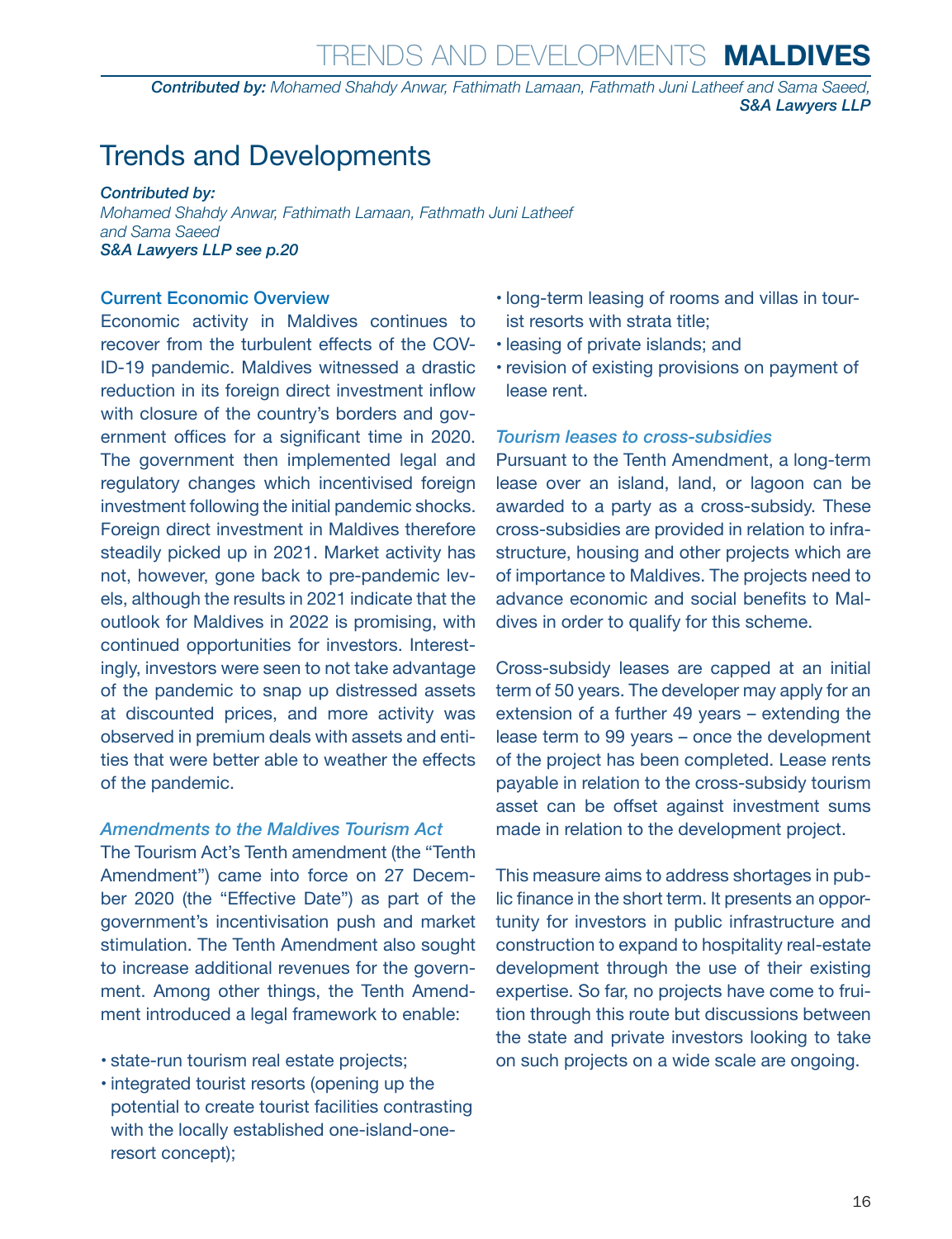## **MALDIVES** Trends and Developments

*Contributed by: Mohamed Shahdy Anwar, Fathimath Lamaan, Fathmath Juni Latheef and Sama Saeed, S&A Lawyers LLP*

#### *Transfer of shares in tourism joint venture companies*

The government has been given discretion under the Tenth Amendment to sell its shares to existing shareholders in joint venture companies which, as at the Effective Date, had previously been formed between the government and private parties to acquire a lease over an area for the development of a tourist resort. The consideration for each percentage of government shares is calculated at the rate of USD5 per square metre of land area.

Continuing with the trend to address short-term public finance shortages, this measure presents investors with an opportunity to acquire 100% of the shares in entities which hold leasehold rights to a tourist resort development. In addition to the obvious corporate governance benefits, such as less stakeholder management in operations, this measure makes the sale of such entities or their underlying assets easier and more profitable for the foreign investor. It is also designed to stimulate more market activity. In this regard, in some recent market activity, investors have chosen to buy out the government's shareholding in a joint venture.

#### *Carving out separate islands to form multiple head leases*

When a lease is granted by the government to an investor for the purposes of developing a tourist establishment, a lease agreement is entered between the government and the lessee. The standard terms of this "head lease agreement" will allow a lessee to further sub-lease or assign management rights to a third party. Prior to the Tenth Amendment, the law did not allow separate components in a lease agreement to be carved out and leased to a third party under a separate head lease agreement with the government.

A new provision in the Tenth Amendment now allows the head lessee to carve out and sell separate leases over either one or more individual islands formed or reclaimed within the same lagoon. If any island leased prior to the enactment of the Tenth Amendment is within a lagoon containing multiple islands, the head lessee is now entitled to carve out the islands from the head lease as separate islands and sell or lease the rights over such islands to third parties, in accordance with the regulations enacted under the Tourism Act.

Between 2013 and 2017, the government invited investors to win, through public tender, headlease rights over greenfield lagoons. The leases that were available at the time created one leasehold interest over the entire lagoon irrespective of the number of islands reclaimed on it. Prior to the pandemic, investors had invested in greenfield deals to reclaim islands in lagoons for resort development. While some reclamation efforts have now been completed, the pandemic's effects have stalled the majority of these projects. The new provision provides a way to stimulate these stalled efforts. There are ongoing deals in which investors are choosing to carve out the head lease and sell the un-reclaimed portion of the lagoon as a greenfield in order to obtain liquidity to finish partially completed projects.

#### *Amendments to the provisions on tourism lease rent*

Prior to the Tenth Amendment to the Tourist Act, lease rent for tourist resorts was fixed at USD8 per square metre (subject to certain caps) irrespective of the location of the island being leased. One of the fundamental changes under the Tenth Amendment is the reduction in the applicable rates for lease rent for certain atolls with effect from 1 January 2021, which now range from USD1–USD8 per square metre. For instance, where land area does not exceed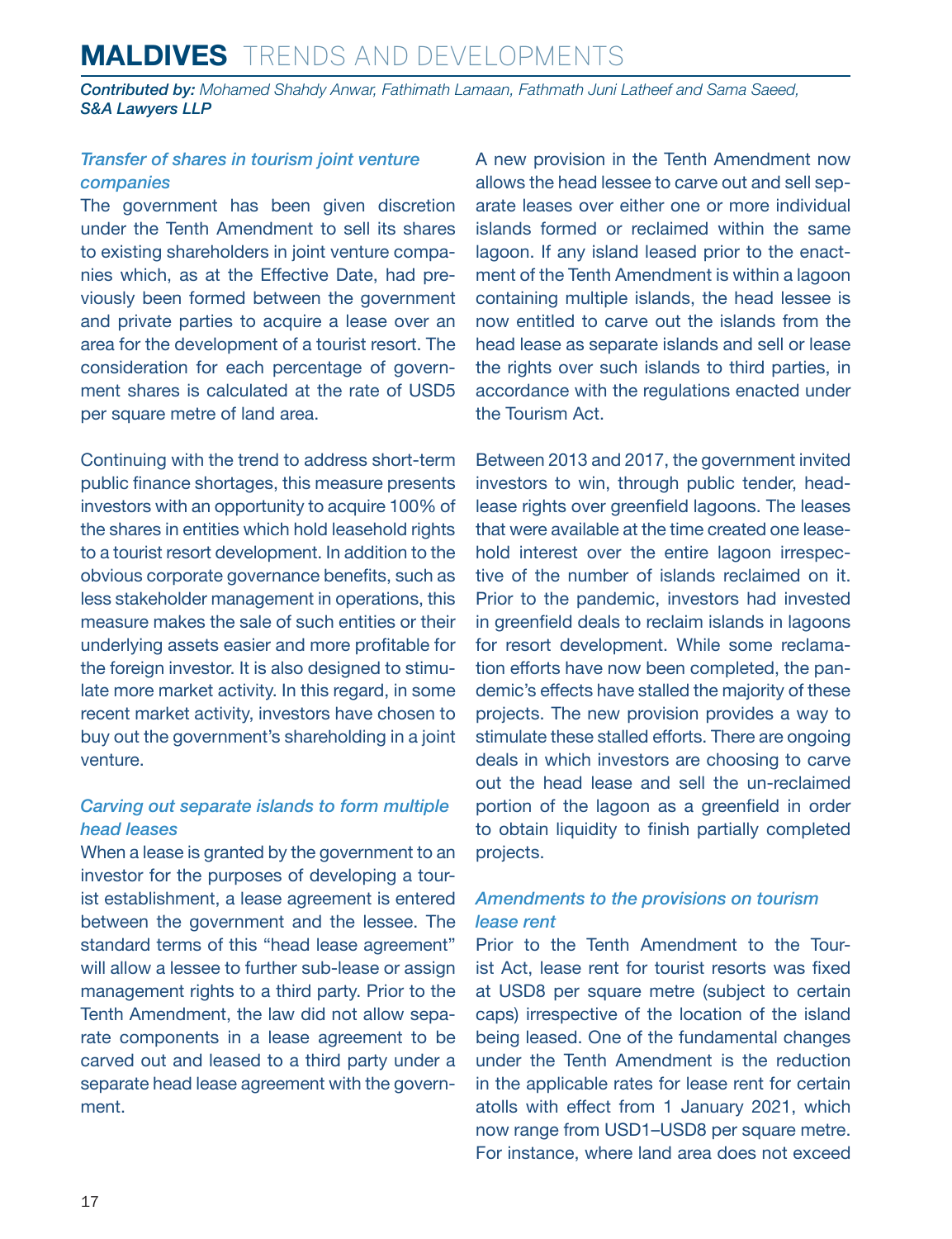## Trends and Developments **MALDIVES**

*Contributed by: Mohamed Shahdy Anwar, Fathimath Lamaan, Fathmath Juni Latheef and Sama Saeed, S&A Lawyers LLP*

200,000 square metres, land rent is now payable as follows:

- USD2 per square metre per year (capped at USD250,000) – for land in Gnaviyani and Seenu Atolls;
- USD4 per square metre per year (capped at USD500,000) – for land in Haa Alif, Haa Dhaalu and Shaviyani Atolls;
- USD6 per square metre per year (capped at USD750,000) – for land in Thaa, Laamu, Gaafu Alifu and Gaafu Dhaalu Atolls; and
- USD8 per square metre per year (capped at USD1 million) – for land in Noonu, Raa, Baa, Lhaviyani, Kaafu, Alifu Alifu, Alifu Dhaalu, Vaavu, Meemu, Faafu and Dhaalu Atolls.

#### *Integrated tourist resort developments*

The Tenth Amendment also creates a legal framework for the development of integrated tourist resort projects where several resorts and/ or hotels and/or guesthouses and/or yacht marinas and/or other tourism-related businesses are incorporated within a designated area (located on either a single island, on multiple islands or a part of an island) and leased out for the development of such a project.

Provision has also been created for a lessee to lease out separate components of the integrated tourist resort development to third parties for the development of resorts, hotels, guesthouses and other facilities, in accordance with the regulations enacted in the Tourism Act. The amendment provides for the conversion of an area leased for the development of a tourist resort prior to the Effective Date to an integrated tourist resort subject to the payment of a conversion fee of USD1 million.

#### *Long-term sale of villas under the strata title scheme*

Although the long-term sale of luxury villas has been possible for quite some time, the Tenth Amendment also seeks to better regulate the sales of such villas under a "strata title scheme". The concept of a "strata title", as recognised in the Tourism Act, is not similar to strata title regimes that exist in other more developed jurisdictions, but the amendment to the Act is designed to give long-term buyers of luxury villas more protection and comfort through the strata scheme, in order to stimulate the market in Maldives. Whether the provisions of law will be effective to achieve this purpose remains to be seen.

#### *Development and lease of private islands*

The Tenth Amendment introduces a regulatory framework for the lease and development of private islands for tourism-related purposes. For the purposes of the Tourism Act, private islands are defined as islands which are reclaimed and developed as a tourist island within a designated lagoon and leased to an investor under a longterm lease by the designated developer of the island (being 100% state-owned entities).

These private island leases are priced at USD1 per square metre and are intended to be used by investors more for private purposes. Since the law came into force, however, no such private island leases have been granted.

#### *Unsolicited Proposals*

In January 2019, the Unsolicited Proposals Policy (the "USP Policy") was enacted by the Maldives' government under Section 10.27 (b) of the Public Finance Regulations (Regulation No 2017/R-20) to incentivise and harness private-sector participation in the delivery of strategic projects which attain the public policy objectives of the government. The USP Policy allows the president to determine which parties may carry out projects (funded either through a foreign grant or concessional loan assistance) to help achieve the pledges of the government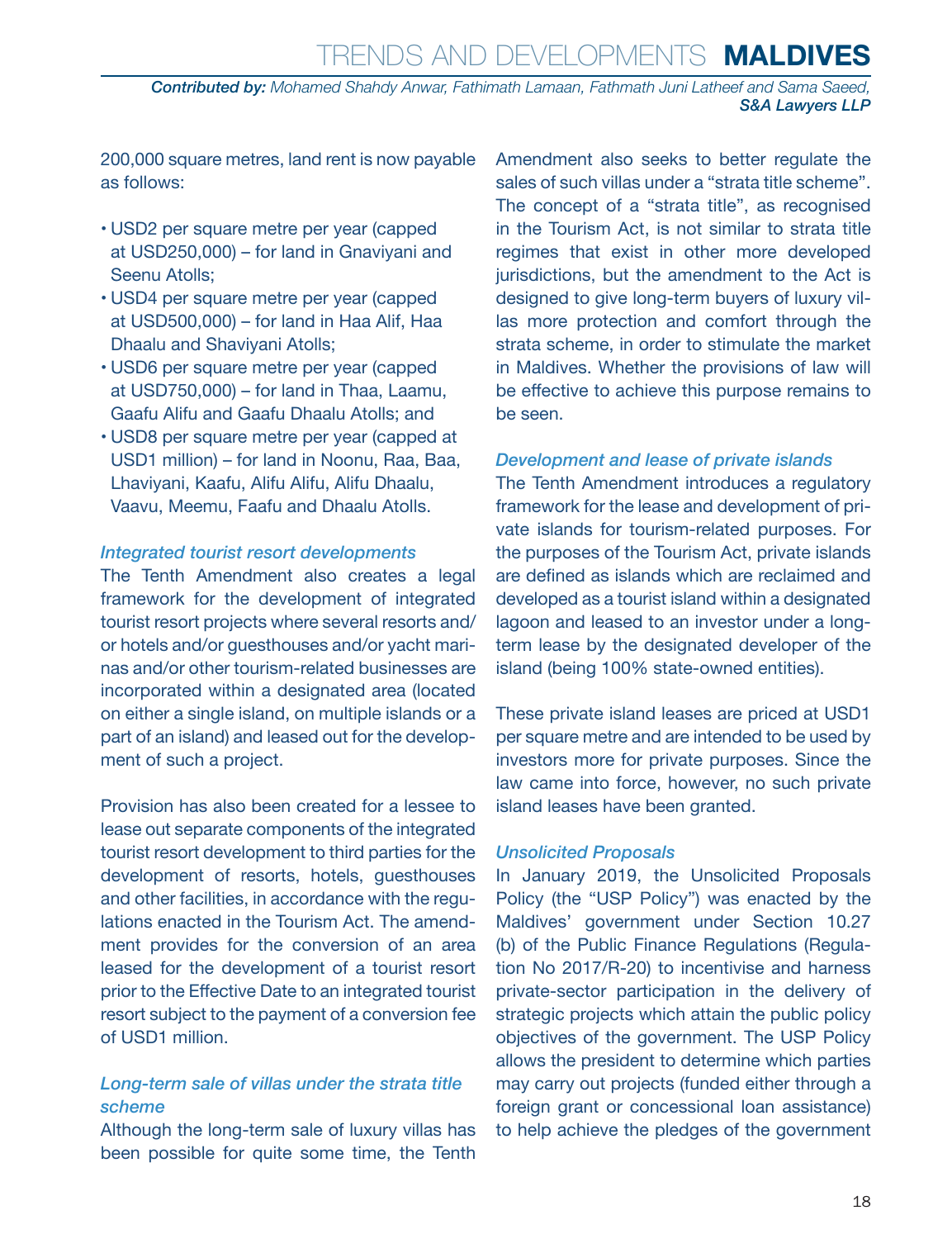## **MALDIVES** Trends and Developments

*Contributed by: Mohamed Shahdy Anwar, Fathimath Lamaan, Fathmath Juni Latheef and Sama Saeed, S&A Lawyers LLP*

and effectively contribute to the development agenda of the government.

The policy provides the procedures for the submission of unsolicited proposals from the private sector, and the requirements to assess the financial and technical capacity of these applicants. Investors are therefore encouraged to submit proposals that either identify strategic projects that the government has not identified but which conform with the developmental agenda of the government, or proposals for innovative and affordable solutions to the needs of the government as identified in its strategic plans. The policy expressly prohibits any proposals for a project which is already under procurement, has been developed for procurement by the government, or has been publicly announced by the government.

The Ministry of Economic Development bears the responsibility of receiving the proposals and co-ordinating the review process of these proposals, including appointment of the Unsolicited Proposals Steering Committee, consisting of representatives from the Ministry of Finance; Ministry of Housing, Planning and Infrastructure; Ministry of Environment; and the Ministry of Economic Development. The final decision on the unsolicited proposals will be made by the cabinet of the Economic Council of the government. The use of the USP Policy by foreign investors has recently gained momentum with more interested parties submitting proposals to actively partake in government projects.

#### *Conclusion*

Although none of the amendments to the Tourism Act have been ground breaking, except for the changes to the rates of lease rents, the intention behind the Tenth Amendment has been to expand the opportunities available for investors in the Maldivian tourism market.

Investor appetite in the tourism industry in Maldives appears to be strong (and was even during the pandemic) and it remains to be seen how these amendments will affect investor appetite going forward.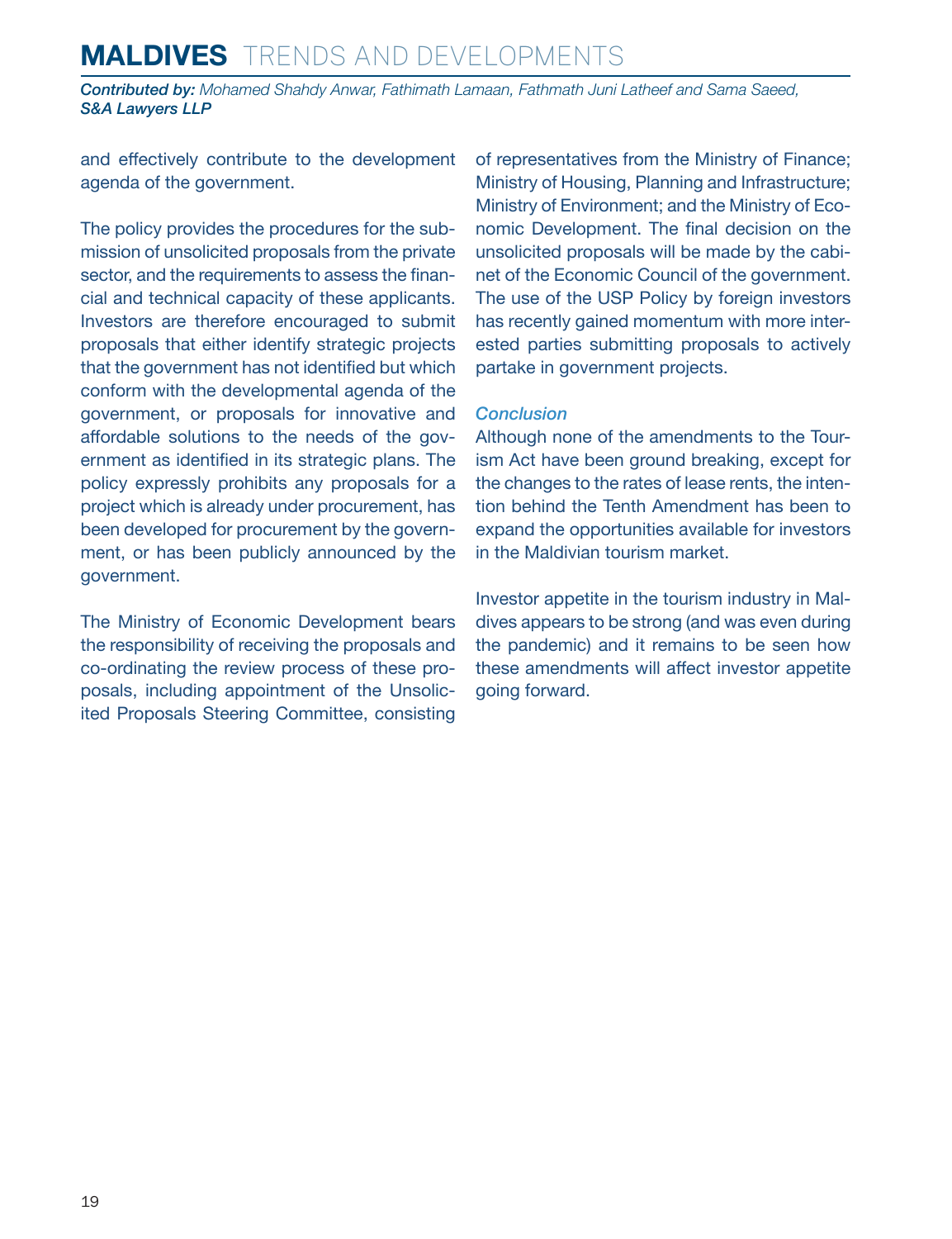## Trends and Developments **MALDIVES**

*Contributed by: Mohamed Shahdy Anwar, Fathimath Lamaan, Fathmath Juni Latheef and Sama Saeed, S&A Lawyers LLP*

**S&A Lawyers LLP** is renowned for offering exceptional legal services related to foreign investments. The firm is skilled at catering to the needs of clients to easily guide them through the requisite regulations to enable them to become established in Maldives. The firm has been involved in the negotiation of several multilateral and bilateral foreign investment agreements, including advising several incoming investors in the real estate and tourism sectors. The experienced team also helps clients to manage their risks while investing and maximising the opportunities that the government often provides to foreign investors. The firm has also assisted foreign investors in various practice areas such as banking, tourism, real estate, construction and infrastructure development, telecommunications and aviation.

#### <span id="page-19-0"></span>**AUTHORS**



**Mohamed Shahdy Anwar** is the managing partner and heads the corporate and commercial team at S&A Lawyers LLP. In his legal practice, he advises various corporations and entities on a

wide variety of corporate and commercial issues. His experience ranges from advising investors on tourism and infrastructure projects to representing major international banks and financial institutions on lending for projects in Maldives and abroad, and also in related litigation. Shahdy is highly regarded as a leading legal professional in the corporate and commercial field and has received many accolades and much recognition for his practice over the years.



**Fathimath Lamaan** plays a leading role in the corporate and commercial team at S&A Lawyers LLP. She has a wealth of experience in representing foreign real estate funds,

investment firms and companies in acquisition deals, mainly in the tourism sector, in addition to acting as local counsel for the related financing for such acquisitions. Lamaan is a proficient and experienced lawyer committed to providing the support needed by her foreign clients in all investment-related matters.